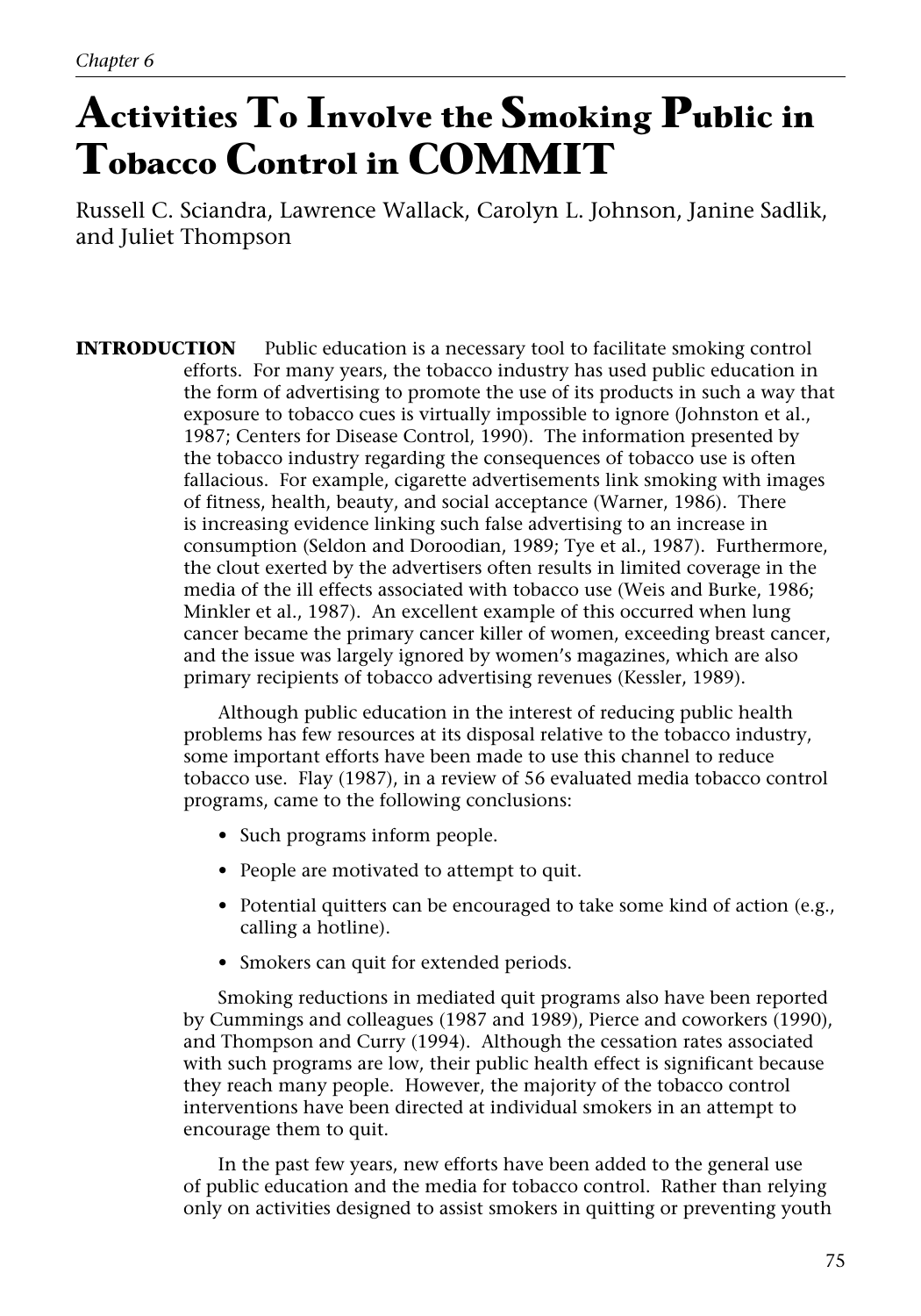from beginning smoking, tobacco control advocates are taking an aggressive approach to the use of mass media. This approach has been called "media advocacy," and its central approach is to reframe public debate so that more support is generated for effective policy change around a public health issue (U.S. Department of Health and Human Services, 1989). Media advocacy is not targeted to the individual and does not focus on changing individual risk behavior; rather, it focuses on the larger, structural factors that might make a problem a public health issue (Advocacy Institute, 1987). For example, in the tobacco control arena the emphasis is placed on the ethical and legal liability of the tobacco companies, which make a product responsible for much premature morbidity and mortality. An example of effective media advocacy was apparent in the negative framing of the attempt to introduce a new brand of cigarettes, "Uptown," to urban minorities. Antitobacco advocates were successful in convincing the public and opinion leaders that this targeting was a deliberate effort to exploit the minority group. Demonstrations and protests ultimately led R.J.Reynolds to withdraw the product (Freedman, 1990).

# **RATIONALE** Communitywide public education efforts were central to the **AND PROCESS** Community Intervention Trial for Smoking Cessation (COMMIT). **OBJECTIVES** The public education channel was seen as a way to coordinate and promote the activities of the other channels by providing media campaigns to promote smoking as a public health problem, to promote smoking cessation, and to encourage the prevention of smoking.

The overall strategy for the public education channel was to increase community activities that would stimulate public debate about smoking. Of key concern was that such a debate help create a social environment where support for nonsmoking was increased and support for continued smoking decreased.

Three overall goals were developed for the public education channel:

- promote social norms and actions toward a smoke-free community;
- promote the importance of smoking as a public health issue; and
- enhance the effectiveness of smoking control in other program areas.

The process objectives shown in Table 1 were developed to meet these goals.

The activities can be categorized into three major types: (1) activities designed to change the community climate for smoking through media campaigns, (2) activities designed to change the community climate through media advocacy, and (3) activities to enlist smokers in quit attempts.

**Changing the** To introduce the project to the community, activities in this area **Community** began with a kickoff event, the major element of which was a **Climate Through** news conference involving as many media outlets as possible. **Media Campaigns** Annually, another major news conference was held to describe the achievements of the past year and plans for the next intervention year. A few months after the announcement of the project, the communities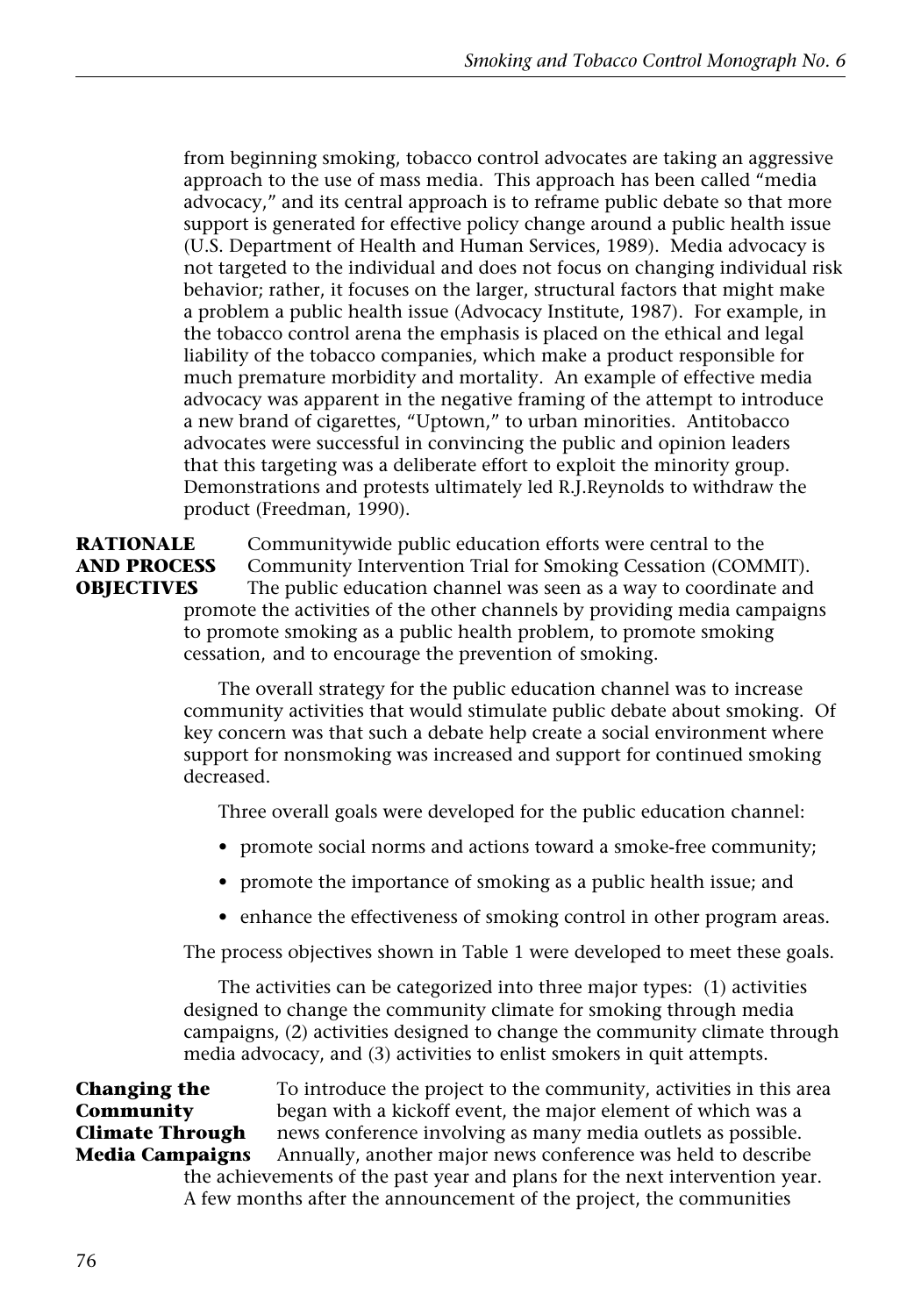# Table 1 **Activities and process objectives for involving the public**

| <b>Activities for Each Community</b>                                                                                            | Cumulative<br><b>Objectives</b><br>$(1988-1992)$ | Number<br>Completed | <b>Process Objectives</b><br>Achieved <sup>a</sup><br>(% ) |
|---------------------------------------------------------------------------------------------------------------------------------|--------------------------------------------------|---------------------|------------------------------------------------------------|
| Nationally, Train One Person (e.g.,<br>field director) in Media Advocacy                                                        | 11 people trained                                | 11                  | 100                                                        |
| Train Minimum of Eight Community<br>Members in Advocacy                                                                         | 88 people trained                                | 80                  | 91                                                         |
| Hold News Conference for Smoking<br><b>Control Plan</b>                                                                         | 11 conferences                                   | 11                  | 100                                                        |
| Hold Annual News Conference for<br>Annual Action Plan                                                                           | 44 conferences                                   | 44                  | 100                                                        |
| Annually Provide Eight Local News<br>Releases on Tobacco Issues                                                                 | 352 news releases                                | 345                 | 98                                                         |
| Develop Campaigns To Publicize<br>Availability of Cessation Resources<br>Guide and Other Aspects of<br><b>Smoking Cessation</b> | All communities                                  | 11                  | 100                                                        |
| Annually (from 1989) Design and<br>Implement Two Magnet Events                                                                  | 66 magnet events                                 | 95                  | 144                                                        |

<sup>a</sup> Average for combined communities.

released their own locally developed smoking control plans. This plan summarized the framework for the entire 4-year intervention period. It used local data and local individuals to present the smoking problem. Another key charge in this area was to publicize smoking control activities in other task force areas. Community campaigns were to be developed to fit with other activities. Each community was required to conduct a campaign to publicize the availability of a Cessation Resources Guide (CRG) (see Chapter 8), a campaign to publicize the Smokers' Network (see Chapter 10), and a campaign to encourage heavy smokers to ask their health care providers for advice about smoking cessation (see Chapter 9). At least two other campaigns, of the community's choosing, also were required.

**Media Advocacy** Media advocacy also was an important part of changing the community climate. Within each community, a staff person was trained in media advocacy. The training, conducted during a half-day session by qualified trainers, sought to convey the skills needed to put smoking control on media agendas. The trained staff person was then responsible for organizing media advocacy training sessions in the community. As part of an ongoing effort to find appropriate information for media advocacy,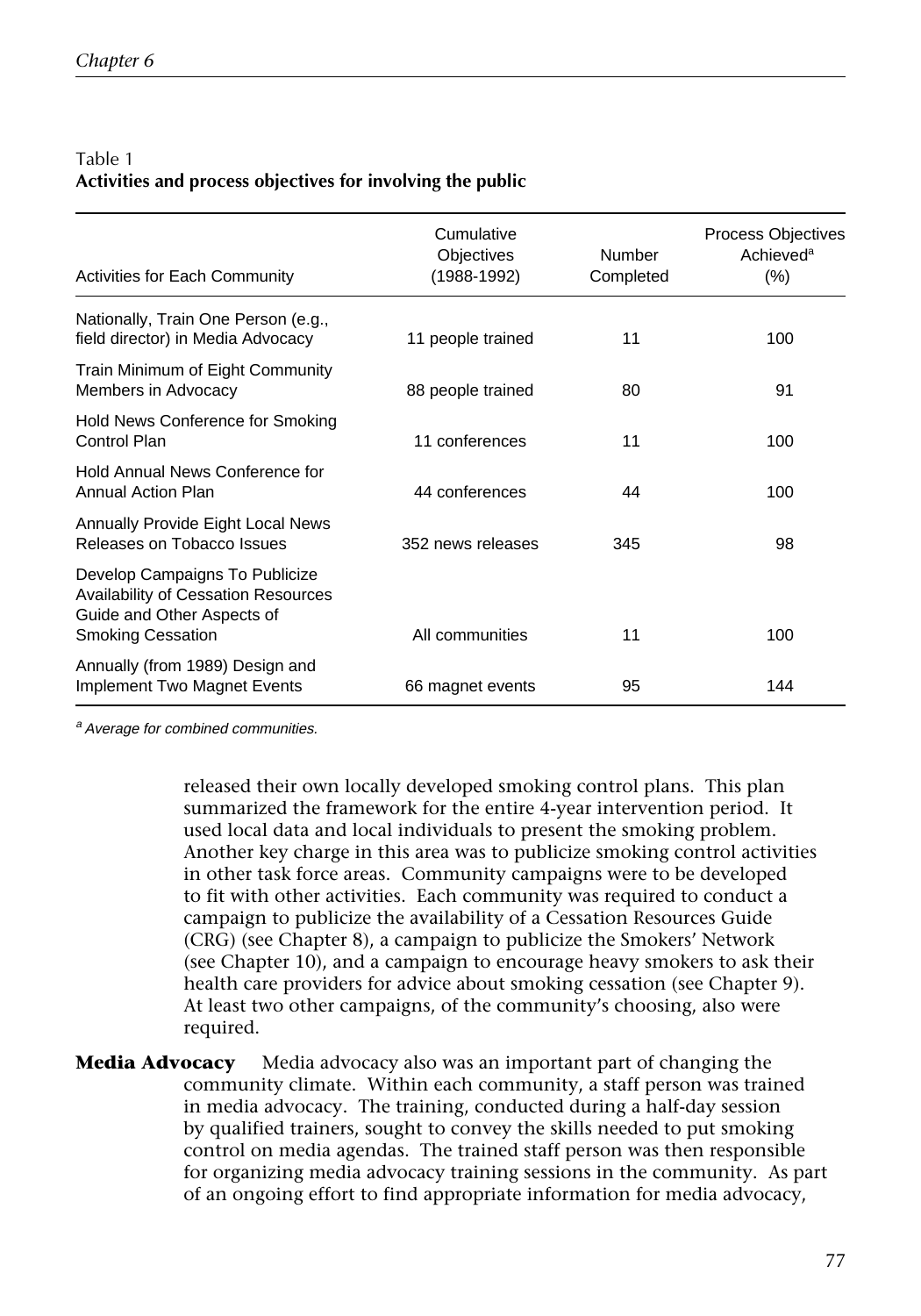each field office was connected to a communication network that provided regular information on national or regional events that could contribute to public awareness if a local "spin" was put on the story.

**Enlisting** The public education channel also had the goal of enlisting smokers **Smokers in** in quit attempts. Each community was responsible for designing **Quit Attempts** and implementing two "magnet events" annually. A magnet event is a well-publicized, communitywide activity that stimulates smokers to quit. Examples of magnet events include the American Cancer Society's The Great American Smokeout (GASO), in which a week's worth of activities precede a day when smokers quit for the day, and communitywide "Quit and Win" contests, in which incentives are used to get smokers to quit for a certain period (usually 30 days). Quit and Win contests provide a communitywide outreach that involves not only smokers but also nonsmokers in assisting smokers in quitting. They have been used successfully in several communities (Elder et al., 1991; Lando et al., 1990; Cummings et al., 1990).

**CAMPAIGNS** The resources available to COMMIT communities exceeded what is usually available for smoking interventions; however, they were not adequate to mount fully developed media campaigns, especially compared with the media assets commanded by the tobacco industry for promoting cigarettes. Therefore, it was necessary to leverage what was available from the funding agency to maximize its impact. This was done in a variety of ways that are more fully discussed below but can be briefly summarized as drawing on community resources not previously involved in tobacco control.

> There was significant variability in how communities implemented media activities. Although most sites were able to initiate the minimum number of activities required by the protocol, there was considerable variety in the quality of the interventions. Moreover, some sites substantially exceeded protocol requirements, whereas others devoted more effort to other intervention channels. This disparity arose from differences among communities (some had limited free-standing media; some had media that overlapped with the comparison community) and from variations in the interests and skills of community staff and volunteers.

**Medford/Ashland, OR** The experience of the Medford/Ashland, OR, site was typical of many in the trial. The Medford/Ashland intervention community, one of the smallest in the trial, had a relatively large number of media outlets at its disposal. These included 2 well-read daily newspapers; 3 local, commercial television stations; 1 public broadcast system; 1 public access television channel; and 11 radio stations. Based on previous experience in the community, COMMIT staff members had contacts with several media personalities and spent considerable time and effort maintaining these relationships throughout the trial.

> Early in the intervention phase, "COMMIT To Quit," as the program was named in Medford/Ashland, used media advocacy techniques to seize the news media's attention. For example, it held news conferences complete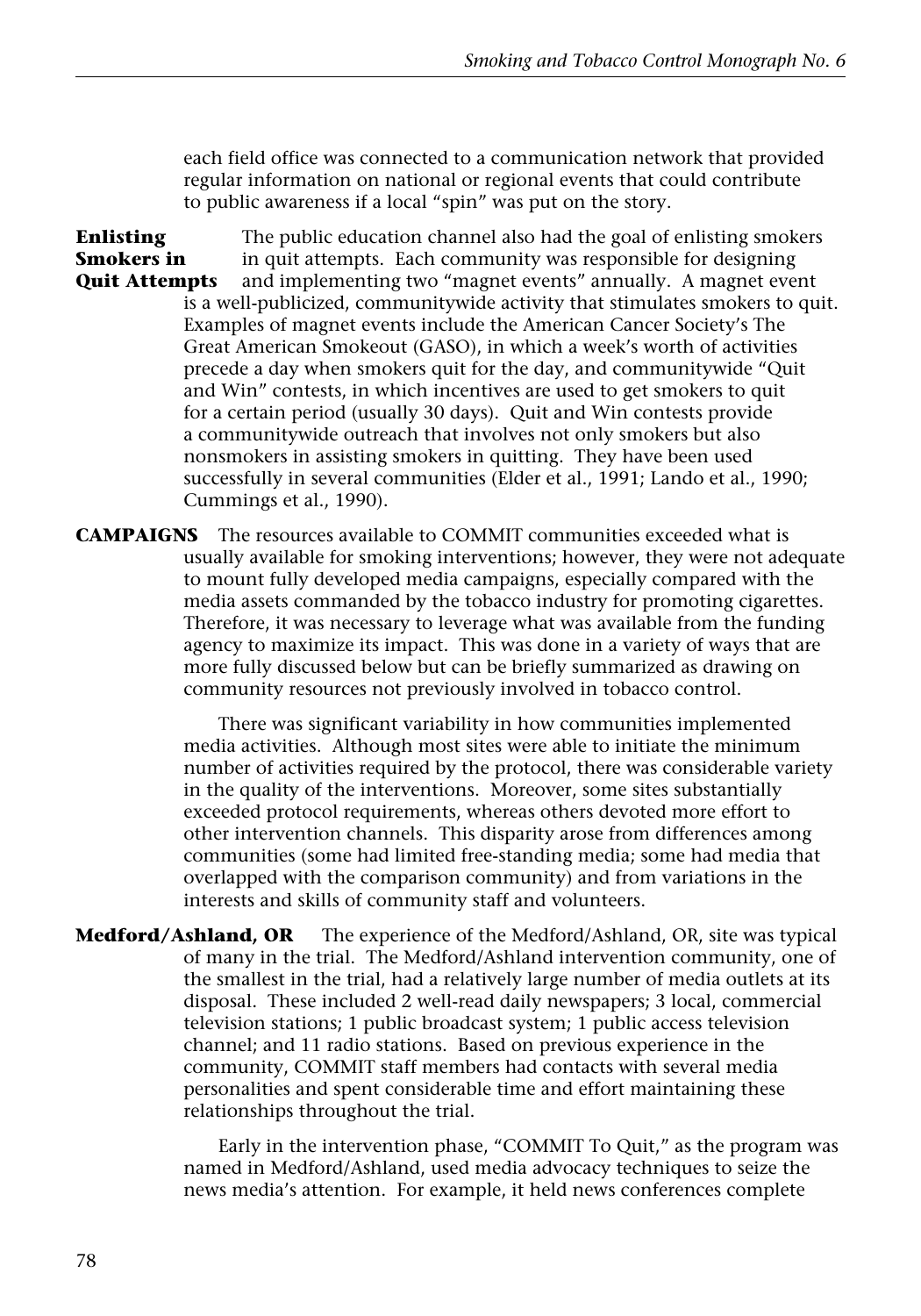with visual aids comparing cyanide levels in cigarettes to cyanide levels in tainted Chilean grapes declared unfit for consumption. Following this event, COMMIT To Quit became recognized as the "local expert" when reporters were working on tobacco-related stories.

During the first intervention year, the Public Education Task Force relied almost solely on voluntary press coverage of COMMIT events. A few paid print advertisements were run to promote a Worksite Smoking Policy Workshop and a Win a (Cold) Turkey contest as part of the GASO. The task force was disappointed at the numbers of participants generated and decided that the poor reponse was the result of a heavy reliance on public service advertising. Despite cautions from the representatives of voluntary agencies, which use no paid advertising, the task force decided to set funds aside to buy air time. COMMIT To Quit was viewed by media outlets as a voluntary organization and given the nonprofit, column-inch rate in the newspapers and the two-for-one rate in radio and television commercials.

In the second intervention year (1990), the task force contacted a marketing instructor at a local 4-year college and asked whether he would make the design of a 3-month campaign to reach heavy smokers a class project. When he agreed, the class was divided into three groups. Each group had to research the target audience; select a slogan; generate artwork, scripts, and storyboards for television and radio commercials; and propose the media placements. The winning group developed the concept of maximizing the small budget by partnering with a local minor league baseball team. The campaign included a billboard for the ballpark, a fullpage advertisement in the program, busboards for the Rapid Transit District buses, and radio commercials. The campaign culminated in participants signing up for a stop-smoking contest, with free admission to the ballpark and a barbeque celebration for those that did so. The winning theme was "Time To Quit!" A request for proposal was sent to all advertising agencies in the county, and an agency contracted to produce a jingle, a 60-second radio commercial, and a 30-second television commercial. (Seven other COMMIT sites later bought copies of the television commercial.) The task force decided to use the agency to create print advertisements and to negotiate advertising purchases throughout the remainder of the project.



The advertising agency proved a wonderful asset in leveraging advertising dollars. Despite the fact that COMMIT tripled its paid advertising, it continued to receive public service advertising.

During the last year of the intervention (1992), the Public Health Task Force produced a four-page newspaper insert titled "A Resolution You Can Live With." A student poster replaced the Time To Quit artwork on the busboards, and COMMIT donated billboards at the ballparks to a local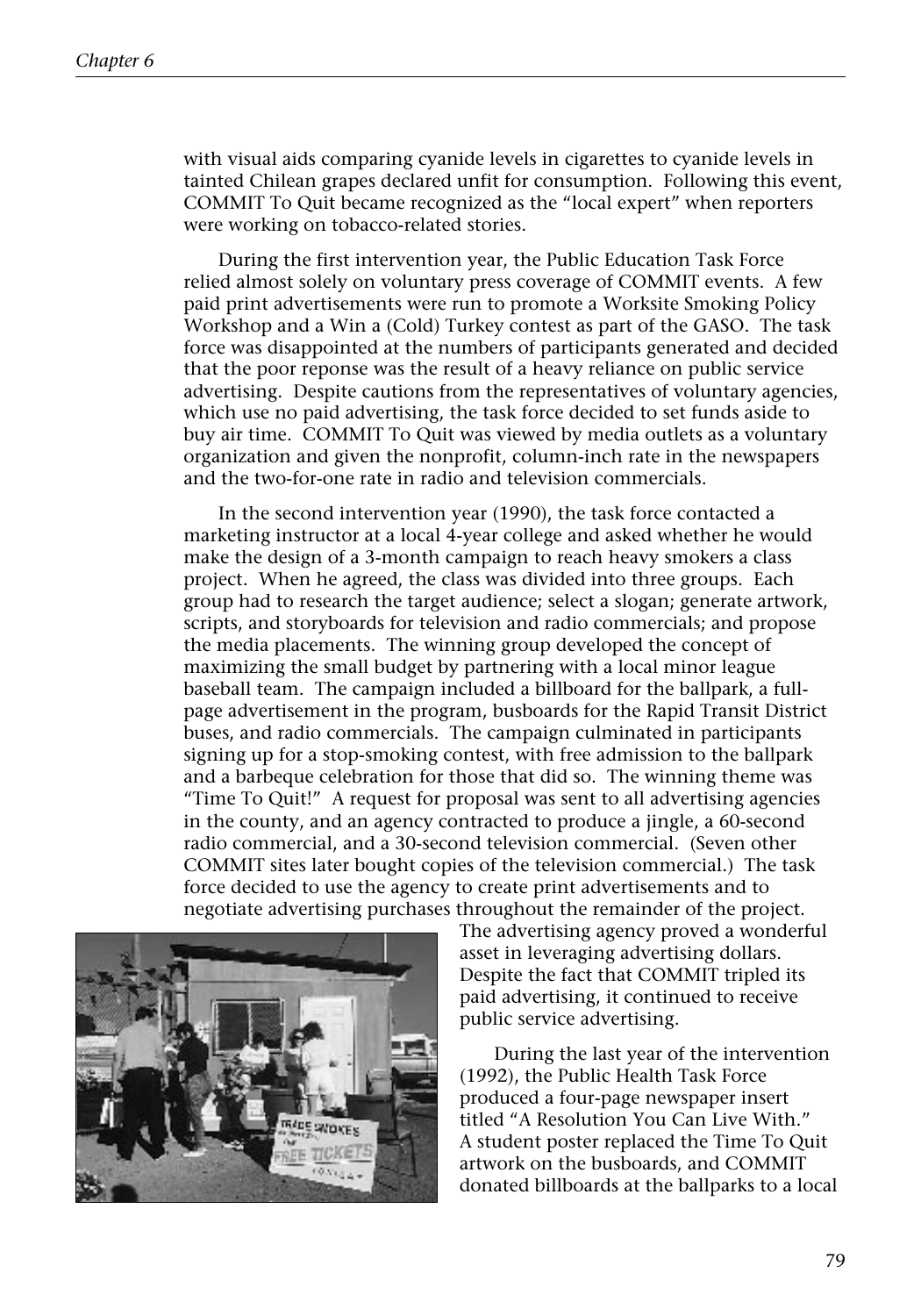drug prevention group in exchange for its pledge to address tobacco and nicotine in its programs. The highlight of this year of the project was the production of a 30-minute documentary about COMMIT's 4 years in the community. The documentary was premiered at COMMIT's gala farewell celebration before an audience of dignitaries and volunteers and was later aired in prime time to promote participation in that year's GASO.

In summary, the Medford/Ashland experience demonstrates how the creative use of community resources (college classes, student art, songwriter and composer, filmmaker) and the use of leveraged media buying (partnerships, piggybacking, multiple cosponsors, professional agency) can maximize the reach and frequency of health promotion messages on a shoestring budget.

**Utica, NY** The Utica, NY, program devoted more resources to media-related activities than any other site. At the beginning of the project, the volunteer Board suggested that an advertising agency be retained to produce a consistent theme for the project's antismoking messages. The agency that was selected developed a slogan, "Yes, You Can," which was integrated into all the project's messages over the next 4 years. The advertising campaign consisted of radio and television advertisements, bus cards, billboards, and point-of-purchase displays. Some advertising was developed locally, but for the most part, advertisements produced elsewhere were borrowed and

tagged with the project's slogan. As in Medford/ Ashland, the program received two- or three-for-one advertising rates in broadcasting. There were several campaigns over the 4 years, all tied together by the "Yes, You Can" theme. The repetition of this theme helped build public awareness of the program.

As in other communities, the COMMIT office soon became the recognized source of information and comment for media stories on tobacco. The computerized communication network provided by the trial gave advance notice that news was breaking nationally; this allowed staff members and volunteers to contact local media to alert them and provide local comment and statistics. Being in the news so frequently built credibility and awareness of the program. Sometimes this had unforeseen benefits.



The Utica field director stopped in a pharmacy to pick up a prescription, and the pharmacist recognized her from television as the COMMIT spokesperson. As a professional pharmacist, he was interested in doing something about smoking. This chance encounter led to activities involving a major pharmacy chain in a series of smoking cessation activities.

**Bellingham, WA** The Bellingham, WA, site had to cope with several media problems. None of the major television outlets viewed by residents had local offices. One cable station existed, and it provided some local access but little else.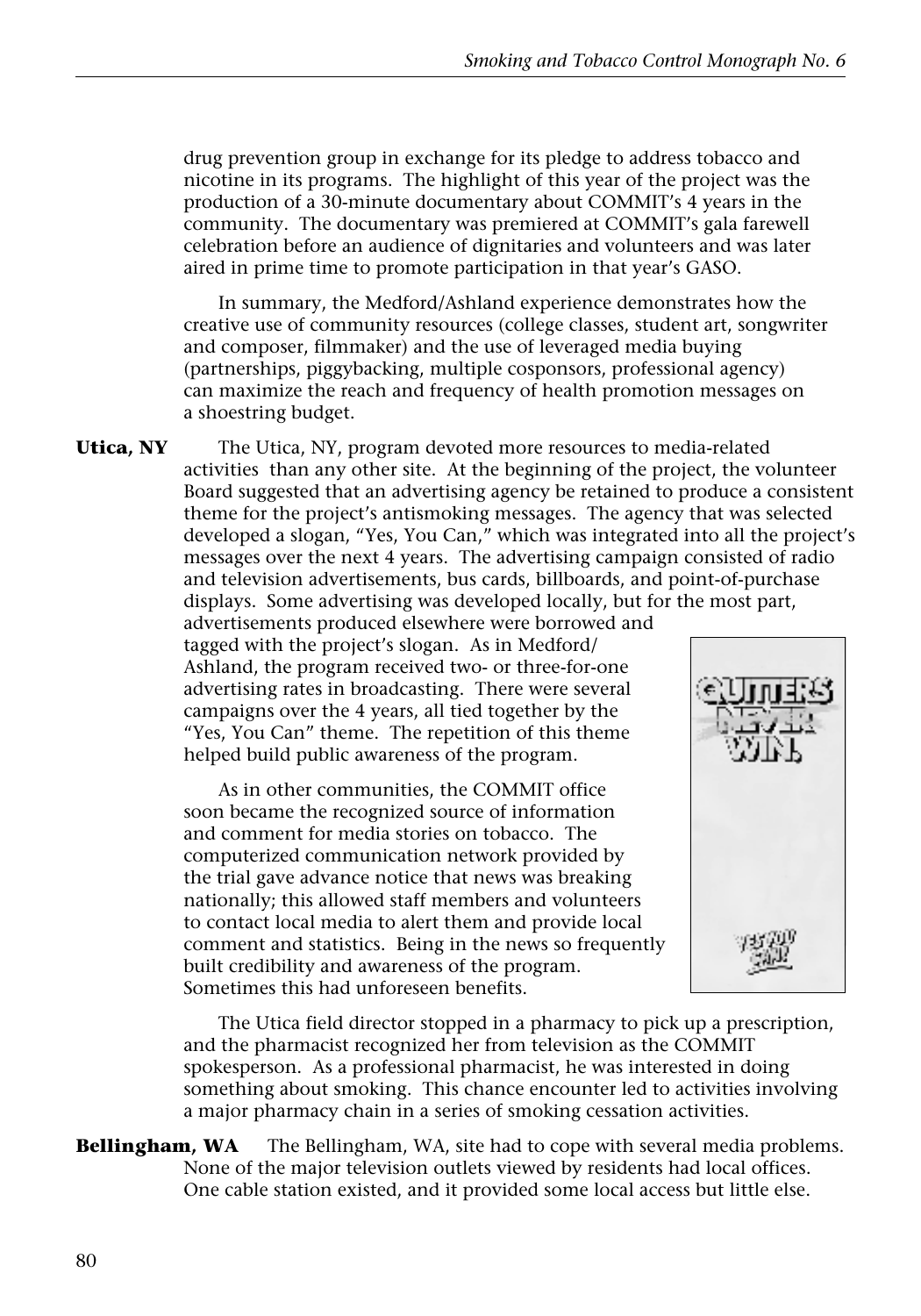The local newspaper was read widely but was part of a chain, which placed constraints on local practices. Nevertheless, COMMIT staff members and the Public Education Task Force took on the challenge of providing the information to the community.

The task force did not elect to use one theme for the entire intervention period of the project. It tied campaigns to specific community activities and events that would capitalize on local values and characteristics. The first media campaign developed by volunteers and staff took place during the 1989 holiday season (November 1989 through January 1990). This holiday gift campaign was based on the theme that "The best gift you can give yourself and your loved ones is the gift of your own good health." Several radio commercials were developed with the collaboration of a local disc jockey who donated his time. The commercials urged listeners who were interested in giving themselves good health by stopping smoking to call the COMMIT office number to receive a free "holiday quit kit." The commercials began playing on four local radio stations just after Thanskgiving and continued until the first part of January. The radio stations were selected to reach diverse audiences and included a local popular news station, a country-western music station, a rock music station, and another station that had a variety of programming. Good coverage was obtained by varying the time of day when the commercials were aired. Costs were kept reasonable by obtaining two or three advertisements for every one that was purchased.

Individuals who responded to the radio commercials were given a gift package that included a quit kit (containing quit tips, items to keep their hands busy while quitting smoking, cartoons, sugarless mints and gum, and various other aids intended to make cessation easier), a gift card to present to a friend or family member stating the respondent was giving the person the gift of his or her health, and self-help materials on smoking cessation. The response was overwhelming. From the first day the messages aired, telephone calls and visits were received from people who heard the messages and wanted to quit. In 6 weeks more than 400 gift packages were distributed.

The Bellingham group also developed the "Be a Winner" campaign that commenced in fall 1990. The COMMIT staff members and volunteers worked with a local television production company to develop a message that winners were people who tried, often many times, to achieve a goal. Football players provided the basic image, and they were shown running down the field many times and finally scoring a touchdown. This theme was used in the hope of reaching blue-collar smokers and convincing them that repeated attempts to win (i.e., quit) were normal in many aspects of life. In this way, perhaps they could be motivated to try to quit more than once. The football and winner theme was chosen to coincide with the National Football League season, and especially the playoffs, so that interest in a Quit and Win contest that was scheduled to begin in January would be high.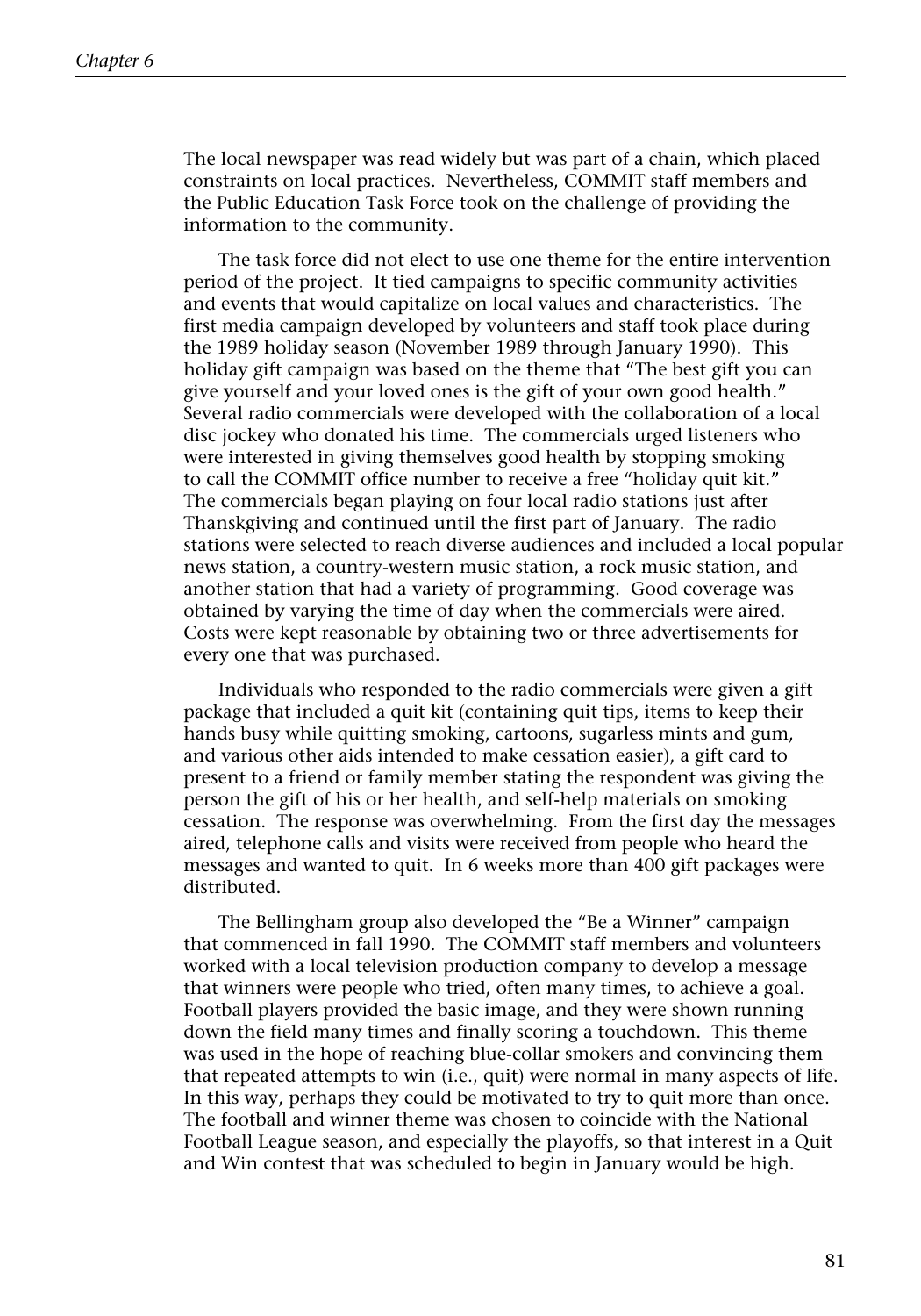The response to the campaign was good. Although no quantitative data were collected on the campaign, anecdotal data indicated that people saw the commercials (they were mentioned when people signed up for the contest) and liked them. The connection with the football theme was seen as positive, and no negative comments were received.

**Raleigh, NC** The project in Raleigh, NC, began with a large kickoff event that was well received; however, staff members soon discovered that it was difficult to

convince the daily newspaper to cover issues considered by COMMIT volunteers to be important. Their strategy became one of presenting unique analyses of tobacco issues and staging visually interesting events by members of the community.

The kickoff event coincided with Raleigh's Downtown Beautification Project. After learning of the attention that would be paid to the project, the COMMIT project donated 100 oak tree saplings to the city, a symbol of Raleigh's "turning over a new leaf." During the presentation, COMMIT volunteers tied to the saplings construction-paper leaves with the names of recent quitters on them. This activity received much media attention.

The Raleigh group had great success in publicizing the 1990 Surgeon General's report as well as several local youth-buying operations. The media response to the

first part of their COMMIT To Quit program, a Quit and Win contest, was outstanding. However, as the project continued, it was apparent that gaining media attention was not always easy. For example, the 1991 COMMIT To Quit occurred at the same time as the Persian Gulf War, and it was difficult to keep the media's interest. Furthermore, staff members discovered that it was hard to sustain enthusiasm in a yearly event; the media prefer new angles.

The Raleigh group, being in the heart of tobacco country, faced particular hardships. The newspapers often overlooked them. Any competing events seemed to draw the media away from COMMIT activities. Even the introduction of "big name" speakers did not generate media coverage. The biggest, consistent media success for this community was the coverage generated by underage teen-buying operations.

**MAGNET EVENTS** All COMMIT communities had numerous magnet events. Every community had at least one Quit and Win contest, with a total of 26 such contests held throughout the trial. The contests varied in length and awards but had some commonalities. First, efforts were made to extensively promote the contest in the community. In addition to the usual media outlets, small media also were used to advertise the event. For example, contest organizers convinced grocery stores to print information on grocery bags; leaflets were distributed in specific neighborhoods; posters with attached entry forms were

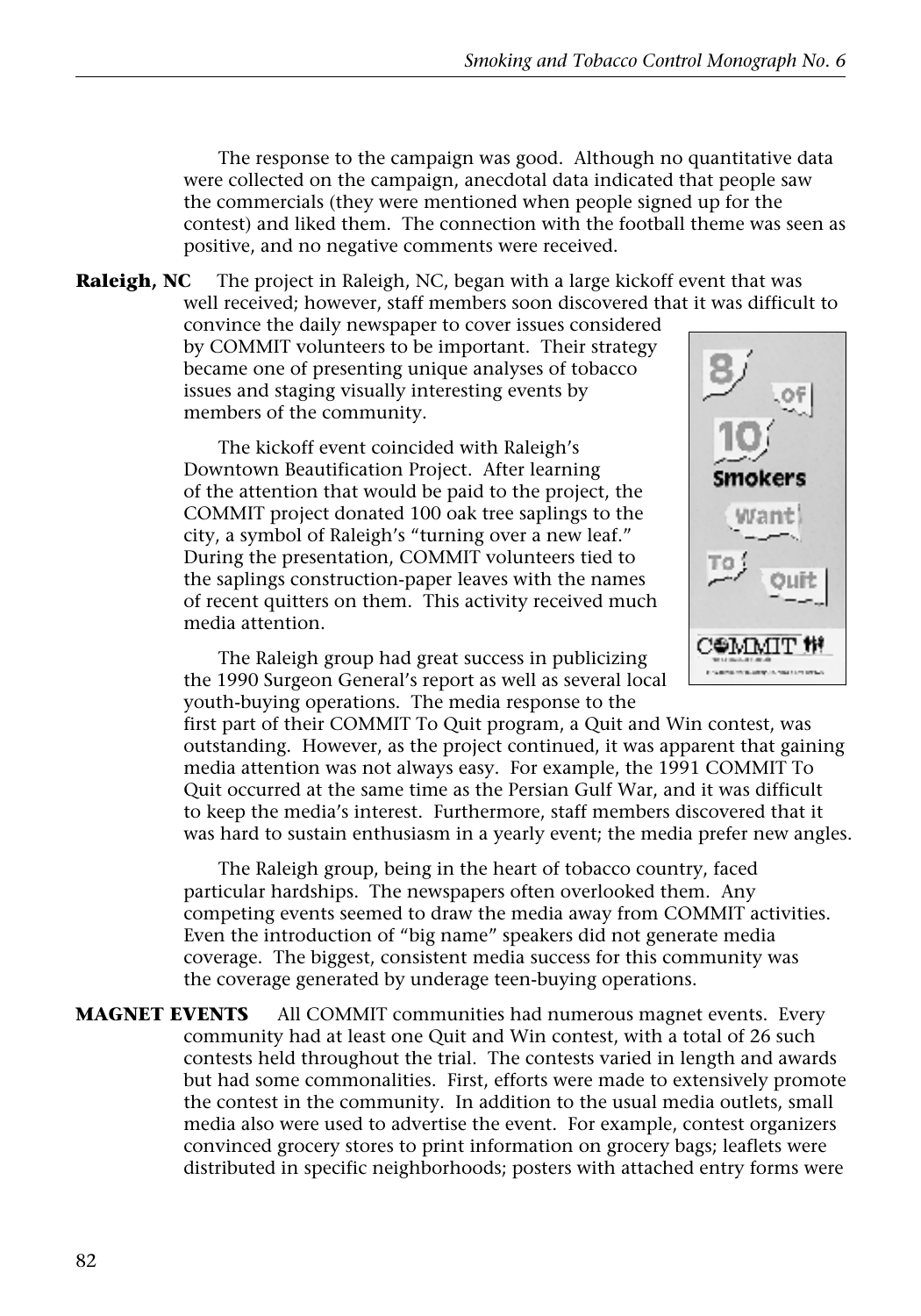distributed to retail stores, doctors' offices, public buildings, and worksites; and brochures were distributed. Second, some biochemical verification of smoking status (usually expired carbon monoxide) at the end of the contest was required. Third, there was a period for registration before the big "quit day," which was usually tied to a date that is noteworthy for smoking cessation (e.g., New Year's Day, the GASO). Fourth, many prizes were distributed, with a major grand prize of \$1,000 in almost every contest. Fifth, the event ended with a celebration for all participants and their families. The examples that follow give a flavor of the activities involved in conducting Quit and Win contests.

**Fitchburg/** Fitchburg/Leominster, MA, initiated the first of their three Quit **Leominster, MA** and Win contests in 1990. Planning for the activity, called Time To Quit, began 2 1/2 months before the contest. Most preparation work was done by field staff. COMMIT paid for advertising, which included radio commercials, newspaper advertisements, discussions on local talk radio, and a videotape that was aired on the local cable television channel. Posters and registration cards were sent to community worksites and health care providers. Entry forms also were included in the COMMIT newsletter. A local supermarket printed 200,000 grocery bags with registration forms that could be cut out and mailed.



One hundred and five smokers registered for the contest; of those, approximately 40 quit for a month. Most registrations came from the COMMIT newsletter. Every week during the contest, COMMIT staff members sent postcards containing support messages and quit tips to the participants. These were reported to be helpful in reinforcing quit attempts. The end of the contest, which coincided with the American Lung Association's (ALA) Non-Dependence Day, was celebrated in the parking lot of the local mall. A local radio station donated 3 hours to broadcast the events, including the drawing of winners, and to interview contest participants and volunteers.

The contest was considered a success; however, volunteers also learned from this first activity. COMMIT staff members and volunteers believed a longer planning period was necessary. There also was a feeling that promotion of the event was too narrowly focused and

began too close to the start date; thus, fewer people enrolled than might have. For example, the grocery bags appeared only 1 week before the start date. The following year (1991), planning began much earlier, and promotion was more extensive. In addition, entrants received a "scratch" lottery ticket just for entering. Other venues were targeted for recruitment, including bingo halls, bowling alleys, and Lamaze classes. Worksites were enrolled, and a between-worksites competition of four platoons of firefighters brought more entrants. Approximately 200 smokers participated in this second effort.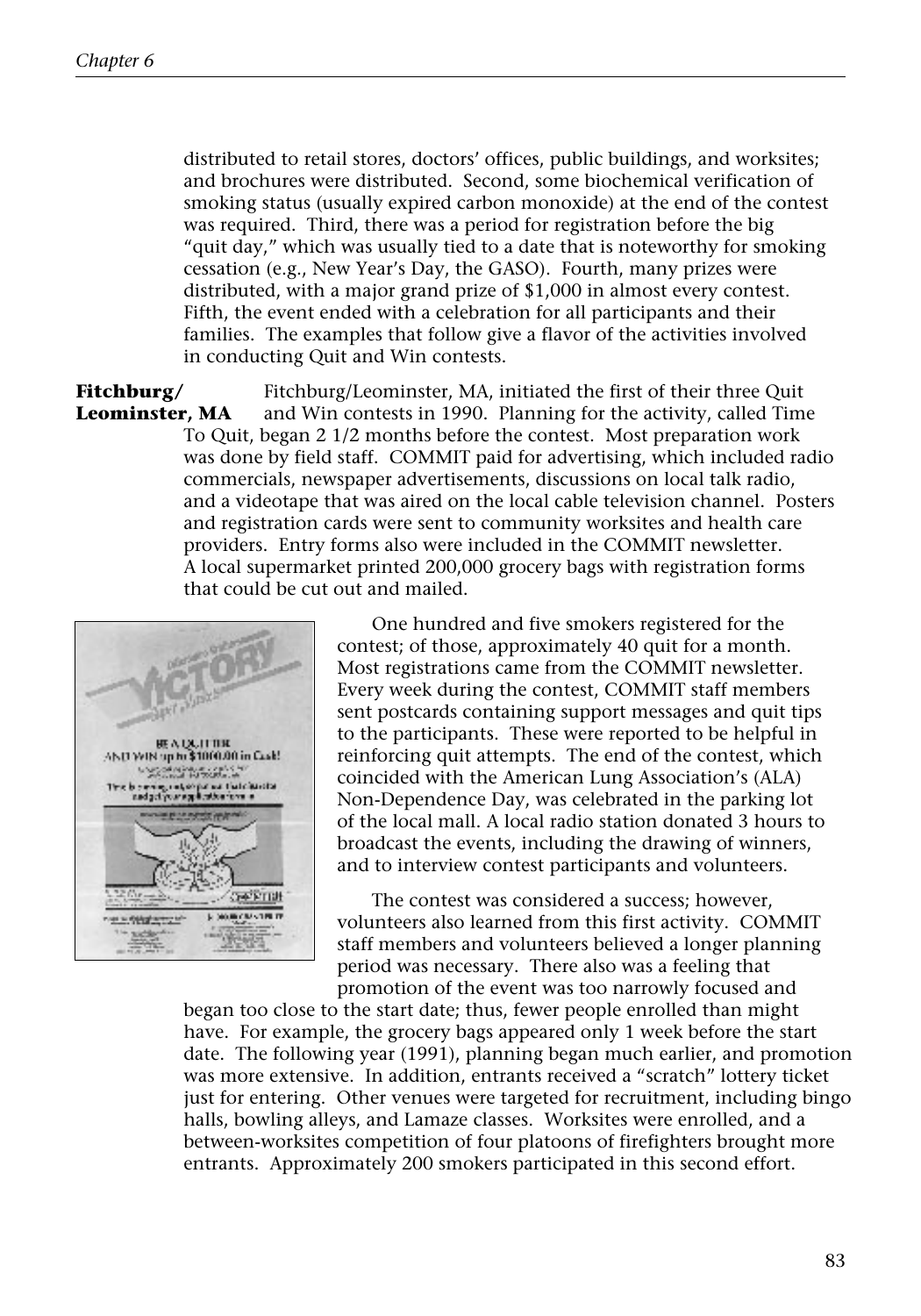**Paterson, NJ** Paterson, NJ, has a high proportion of ethnic minorities; thus, involvement in a Quit and Win contest had to appeal to several different groups. The COMMIT Board and task forces planned a long-term,

de la Terma Chamba<br>Contenente del Patersonians . . . *Are You Ready To* Kiss Your Buffs Goodbye? Your Deatlet Seys: segnituding the term s<br>Salah di Kabupatèn Kabupatèn Bang<br>Salah di Kabupatèn Kabupatèn 'n teather. Middle of the December<br>Same Canada The actor politicians e de l'American India<br>Antonio de la Parisa (di<br>Antonio de la Regiona del de bandaloj este<br>Statistiko este<br>Statistiko estekak<br>Parlamin estekak brylls an ann Machine (1974)<br>Tha Barratha (1975) an an Aonaichean<br>Bhailte an Aonaiche<br>Bhailte in album<br>San Barat<br>San Barat ya تمرية  $\begin{array}{ll} \mbox{For } M \mapsto \mathop{\mathrm{Sym}}\nolimits^{\mathop{\mathrm{dim}}\nolimits} \mathop{\mathrm{Hom}}\nolimits^{\mathop{\mathrm{dim}}\nolimits} \mathop{\mathrm{Hom}}\nolimits^{\mathop{\mathrm{dim}}\nolimits} \mathop{\mathrm{Hom}}\nolimits^{\mathop{\mathrm{dim}}\nolimits} \mathop{\mathrm{Hom}}\nolimits^{\mathop{\mathrm{dim}}\nolimits} \mathop{\mathrm{Hom}}\nolimits^{\mathop{\mathrm{dim}}\nolimits} \mathop{\mathrm{Hom}}\nolimits^{\mathop{\mathrm{dim}}\nolimits} \mathop{\mathrm{Hom}}\nolimits^{\mathop{\mathrm{dim}}$ n dan berasa dan berasa persanya.<br>Kabupaten Bangsung Persanya.<br>Kabupaten Bangsung X **CALLUM** - 500km /<br>第2次<del>代</del> an mara, any isa.<br>Manazara

comprehensive contest that focused on recruiting the heavy smokers in the community. The contest began on January 24, 1991, and ended June 30, 1991. The basic format of the contest involved an ongoing recruitment effort, with drawings made monthly for a prize (\$250) to be given to a quitter at the end of the contest (provided he or she remained in the quit category), followed by a final cash award of \$1,000 given to a quitter whose name was drawn from all quitters at the end of the contest.

The recruitment effort dominated the activity. The group began with the usual methods of information dissemination: media promotion, use of a graphic artist to design a contest theme, distribution of promotional items, and mailings of entry forms. The contest also was promoted in Spanish-language media. As time went on, volunteers became more active in getting registrants; they went to barbershops, beauty shops, day-care centers, family centers, supermarkets, shopping malls,

and other areas to sign up smokers to participate. Additional promotion efforts included giving economic incentives to youth to sign up smokers, and even police departments were contacted to invite area convicts to participate. The Worksites and Organizations Task Force contacted all local workplaces to sign up smokers; 7,000 flyers were sent home with children in the Paterson school system, and 9,000 payroll stuffers were distributed to all area hospital and city employees. By the end of June, 501 smokers had participated in the contest. A grand finale was held during a local festival, with the overall winner's name drawn by the mayor of Paterson.

This ambitious effort required significant time and resources, and the COMMIT staff members and volunteers learned from the event. First, they learned that recruiting smokers was more difficult and tedious than anticipated. Ultimately, door-to-door recruitment was seen as the most effective method of getting smokers involved in the contest. This group also experienced problems with late promotion of the event, largely as a result of initial difficulties with the graphics firm that was to design and conduct the publicity. Although these problems eventually were resolved, time was lost in promoting the event. Logistics problems also emerged in this community; there were some incomplete entries that led to the inability to find entrants. Overall, however, this contest was considered successful. It reached the targeted smokers as evidenced by the demographic characteristics of the participants (which closely matched the community demographics); it increased the number of smokers who signed up for the Smokers' Network; and it greatly increased the visibility of COMMIT.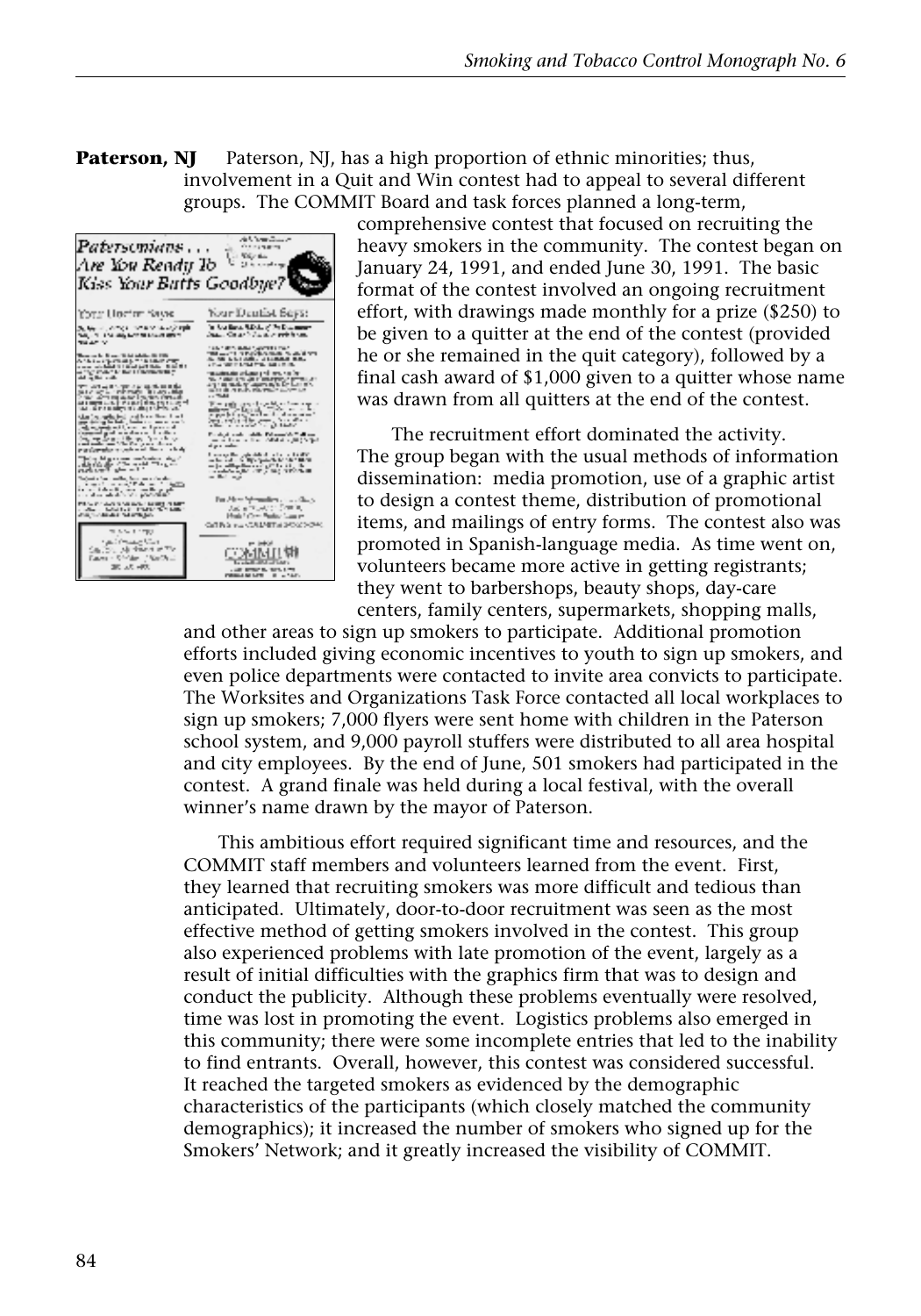**Santa Fe, NM** Santa Fe, NM, held a 3-month Quit and Win contest in 1991 that culminated on the ALA's Non-Dependence Day. Participants were eligible

for interim awards. Relapsers in the first month of the contest were encouraged to sign up again for the remainder of the contest. A total of 377 people initially joined the contest, with an additional 46 April relapsers joining in May or June. Contest participants were encouraged to find people to support them in their quit efforts. At the grand finale, quitters (verified by expired carbon monoxide) were eligible for first-, second-, or third-prize drawings, based on the amount of time they had been tobacco-free. Followup



telephone calls were made to entrants every week to ascertain whether they needed materials or support in quitting or remaining abstinent. A grand finale was held on the Santa Fe Plaza on July 5, 1991. Music was provided by a local group; a puppet show was held for children that included content on smoking; a city council member read a proclamation declaring July 5 Non-Dependence Day; and the awards were given.

This event ran smoothly, and recruitment of participants exceeded expectations. All task forces were involved in the recruitment process and in promotion of the event. The Public Education Task Force worked with a public relations firm to plan the promotion of the activity and helped to plan all aspects of the promotion. Schools were involved in spreading the word about the contest. Puppet shows presented to children were designed to get the message to parents. Peer educators helped with mailings and other logistics. Cessation Resources Task Force members assembled materials and delivered them to health care facilities and provider offices. They also convinced local cessation resources to provide discounts during the contest. The Health Care Provider Task Force ensured that materials were available in all provider offices. They also set up five "minicontests" between



individual offices and clinics. The Worksites and Organizations Task Force contacted local businesses and organizations to inform them of the contest and to recruit from the employees or membership. Few problems were encountered in this community. One disappointment was the inability to find a celebrity to hand out the awards. This was attributed to the event occurring on the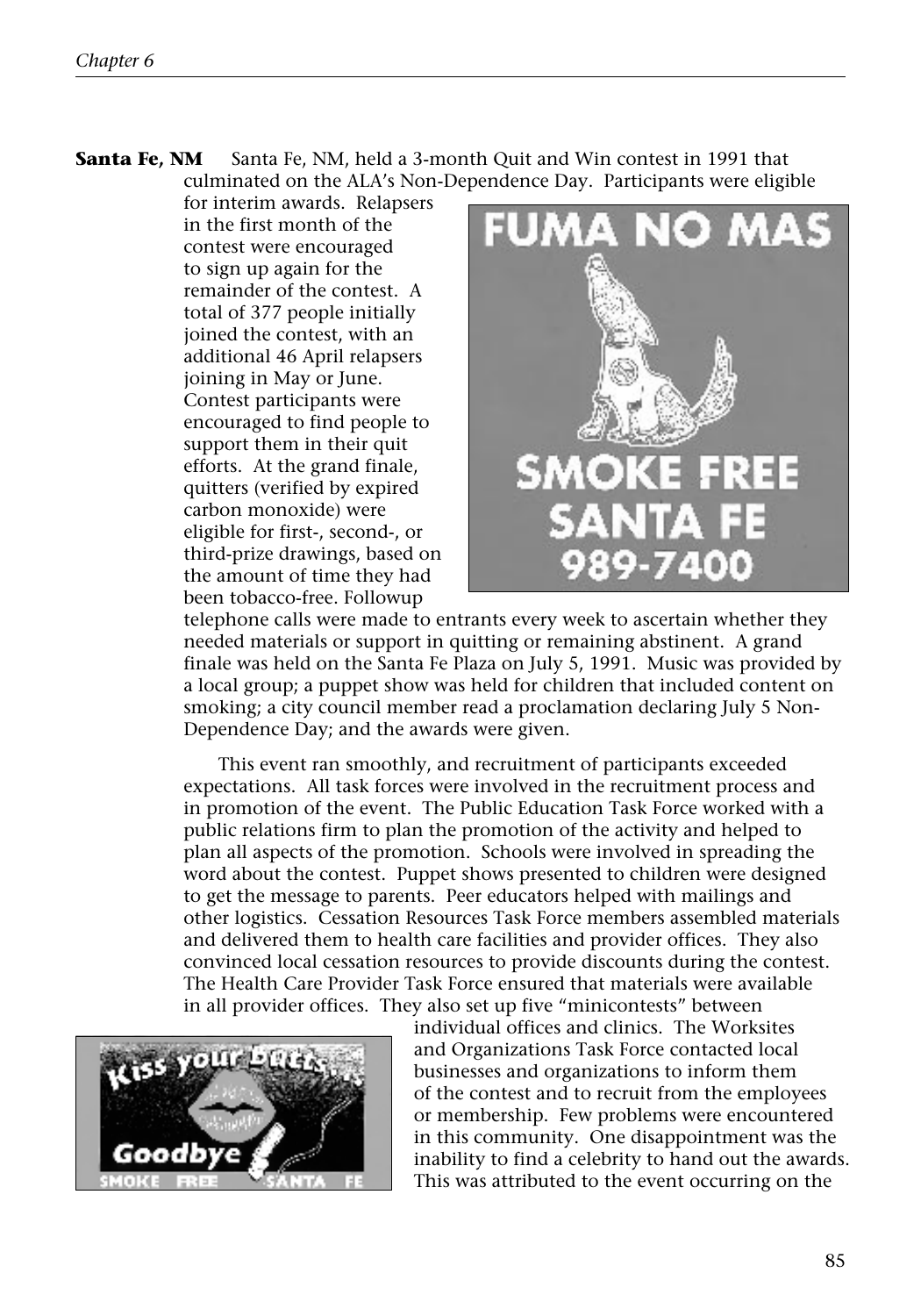holiday weekend. Another problem was that the ALA changed Non-Dependence Day from July 5 to July 3; nevertheless, the Smoke-Free Santa Fe group continued with July 5 as the date of the finale.

Yonkers, NY Yonkers, NY, ran its second contest, called "A Thousand Good Reasons To Quit Smoking," from January to February 1992. The activity focused on the effects of smoking on children; thus, each entrant in the contest was required to designate a youth supporter between the ages of 5 and 18. The grand prize for the contest was a \$1,000 U.S. savings bond for the child's education and a \$250 gift certificate for the quitter. Only residents of Yonkers were eligible. All quitters had to undergo cotinine testing to verify their smoking status. Many community sectors participated. The school system sent home 12,000 newsletters advertising the contest with elementary school students. Several worksites permitted staff members to personally register smokers. Media promotion was used, and many articles about the contest appeared in the local newspaper. Prizes were donated by several local businesses; these included monetary donations, a weekend for two at a local inn, dinner for two at a theater club, movie tickets, and gift certificates. A total of 164 smokers entered the contest.

> Staff members and volunteers felt the contest was successful but had hoped for a larger enrollment. Staff members felt that there were several constraints on the enrollment. First, the prize that went to the winner was not large because the youth supporter received most of the benefits. Second, a number of smokers did not enroll with youth and had to be contacted to provide the name of a youth supporter. This suggested that many smokers may have declined to enroll because of that stipulation. Third, the cotinine testing presented a problem because it required 2 weeks to obtain laboratory results. Participants found it annoying to come in to provide a saliva sample. Fourth, a staff suggestion to initiate a contest between schools and worksites to sign up smokers was vetoed by the Board. Fifth, the grand finale was not well attended, probably because it was held in a relatively obscure location in a local mall.

**Cedar Rapids/** Cedar Rapids/Marion, IA, took advantage of the newly imposed ban **Marion, IA** on smoking on commercial air flights to institute a magnet event. Working with a representative of the ALA Iowa affiliate, COMMIT staff members and volunteers planned an event at which materials would be distributed at the Cedar Rapids airport on the day the ban started. Permission was readily given by the airport administration, and "panic packs" were assembled. These were packages that contained tips for surviving the flight, a CRG, balloons, hard candy, buttons, wrist snappers, and headless matches. The event was held in late afternoon on the day of the ban and was well covered by the media. The event served the additional purpose of providing an energy boost for COMMIT staff members and volunteers who saw that, with a little extra effort, it was possible to "seize the moment" and get substantial media attention.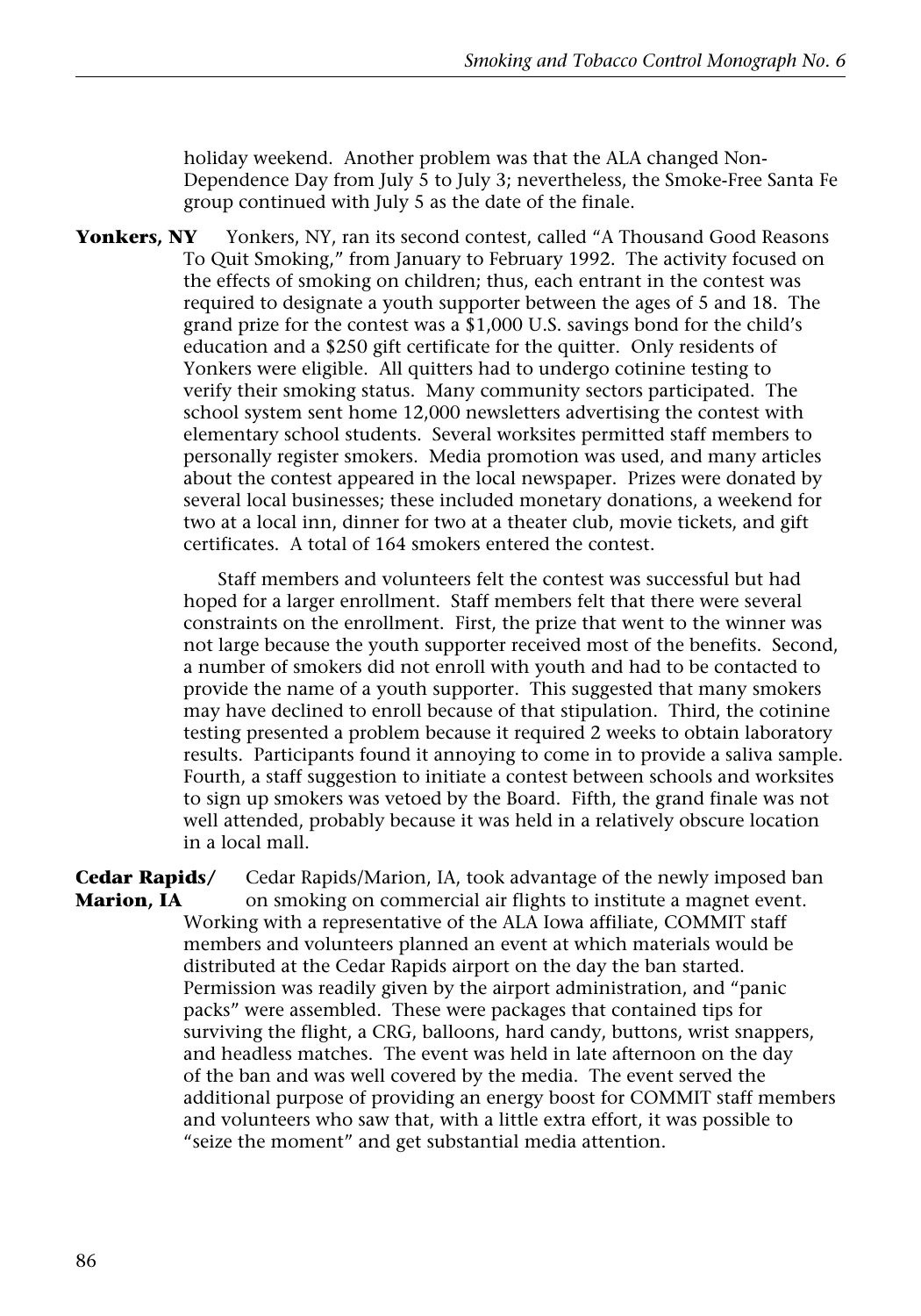**Medford/** The third intervention year (1991) in this community began with **Ashland, OR** a locally produced and televised "Freedom From Smoking" cessation program cosponsored by a television station, the local power company, and the county library system. A small group of smokers was recruited to meet daily for a week and share experiences in following each activity in the cessation guide. Five thousand guides were distributed throughout southern Oregon. Each night during the news, the anchor showed a segment of the discussion among the smokers and directed viewers to the next day's assignment in the guide. Print advertisements and other promotional features directed smokers to pick up guides at several prominent locations. The program continued to use a combination of press releases and print, radio, and television commercials to promote activities, and participation rates increased each year.

**Medford/Ashland, OR,** These two areas conducted a "friendly" competitive **and Bellingham, WA** magnet event. Because each community has a minor league baseball team, COMMIT staff members collaborated on a joint activity. The impetus came from Medford (the ballpark is located in Medford, not both communities), where a promotional campaign was designed to link with the local baseball team, the Southern Oregon Athletics (minor league team for the Oakland Athletics). Conditions of the competition were that both communities would have a smoke-free family night at the baseball game and sign up smokers for the Smokers' Network. Dates were set for when the teams would be playing against each other. The Southern Oregon Athletics challenged the Bellingham Mariners (minor league team for the Seattle Mariners) to go smoke-free for the night, and the challenge was reversed when the Medford team came to Bellingham. In both communities, COMMIT purchased (or received donated) tickets to the game. Also, smokers or chewers received a free ticket in exchange for a packet of cigarettes or a can of snuff. Arrangements were made for the announcer to mention frequently the COMMIT To Quit message.

> In Medford, the teams backed out of their commitment to go tobacco-free for the night for fear that playing would be affected. Fifty smokers signed up to participate and received free tickets to the game. The smoke-free family section censured an individual who tried to light up a cigarette in that section of the ballpark, and many smokers in the smoking section were cajoled by family and friends into going to the COMMIT booth for testing. Although participation was less than expected, the clown hired by COMMIT, the favors passed out, and a bright, sunny day made it an enjoyable event. One of the COMMIT volunteers noted that the event was charming because it recruited smokers and rewarded nonsmokers.

> Bellingham COMMIT needed to beat the number of participants recruited by Medford/Ashland COMMIT. The group was successful in convincing the Bellingham Mariners players to go tobacco-free for the night. Media coverage of the event included interviews with players who stated that youth should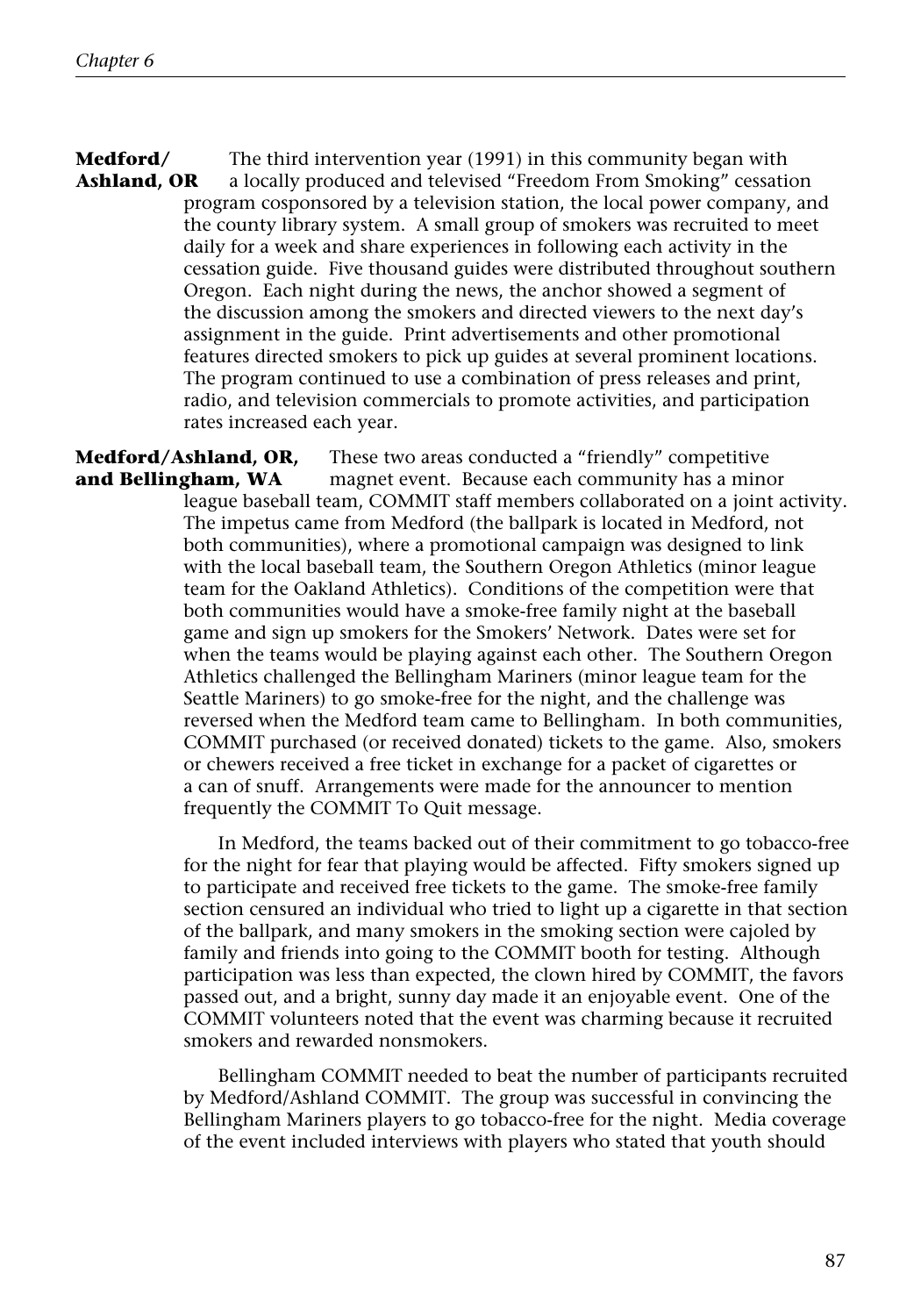not start chewing because it is a difficult habit to break. Thirty participants gave a package of cigarettes or chew in exchange for a free ticket; however, the game was repeatedly delayed by bad weather. By the time the game began, there were virtually no spectators. Determining that Medford/Ashland had won, the Bellingham field director had a plaque made for the Oregon site and presented it to the COMMIT Board representatives at an annual meeting in February 1991.

The between-community competition generated a great deal of interest and fun. Media coverage was excellent in both communities. Interestingly, the between-community competition portion of the event was not much added effort because the events were already scheduled in each community. It is surprising that more events like this did not occur throughout the various intervention communities. There was much sharing of material and promotional campaigns, but it may have been threatening to various staff members to feel that they had to compete with each other.

**Other Magnet** Quit and Win contests were not the only magnet events devised **Events** to draw smokers into quit attempts. Every community conducted

numerous activities around the GASO or, in the case of the Canadian communities, "Weedless Wednesday." Activities focused on this annual event included providing cold turkey sandwiches, setting up a "survival camp" for smokers who pledged to quit for the day, providing smokers' quit kits to interested smokers, having someone dress as a 7-foot turkey to symbolize "quitting cold turkey," organizing competitions to see which worksites could have the most quitters and supporters during the GASO, and providing the community with messages about tobacco control.

Numerous other magnet events were held in the intervention communities. In Medford/Ashland,



staff members and volunteers designed, constructed, and staffed a float for an Independence Day parade. Brantford, Ontario, Canada, held a community forum to gain community input on tobacco control. Brantford also held a "Butt Out" party to encourage quitters to keep their New Year's resolutions. Bellingham COMMIT sponsored a team for an annual fitness race from Mount Baker to Puget Sound. Paterson organized a rally against cigarette advertisements on billboards. Other events also were held.

**MEDIA ADVOCACY** Media advocacy is the strategic use of mass media to advance a public policy initiative. Media advocacy involves capitalizing on news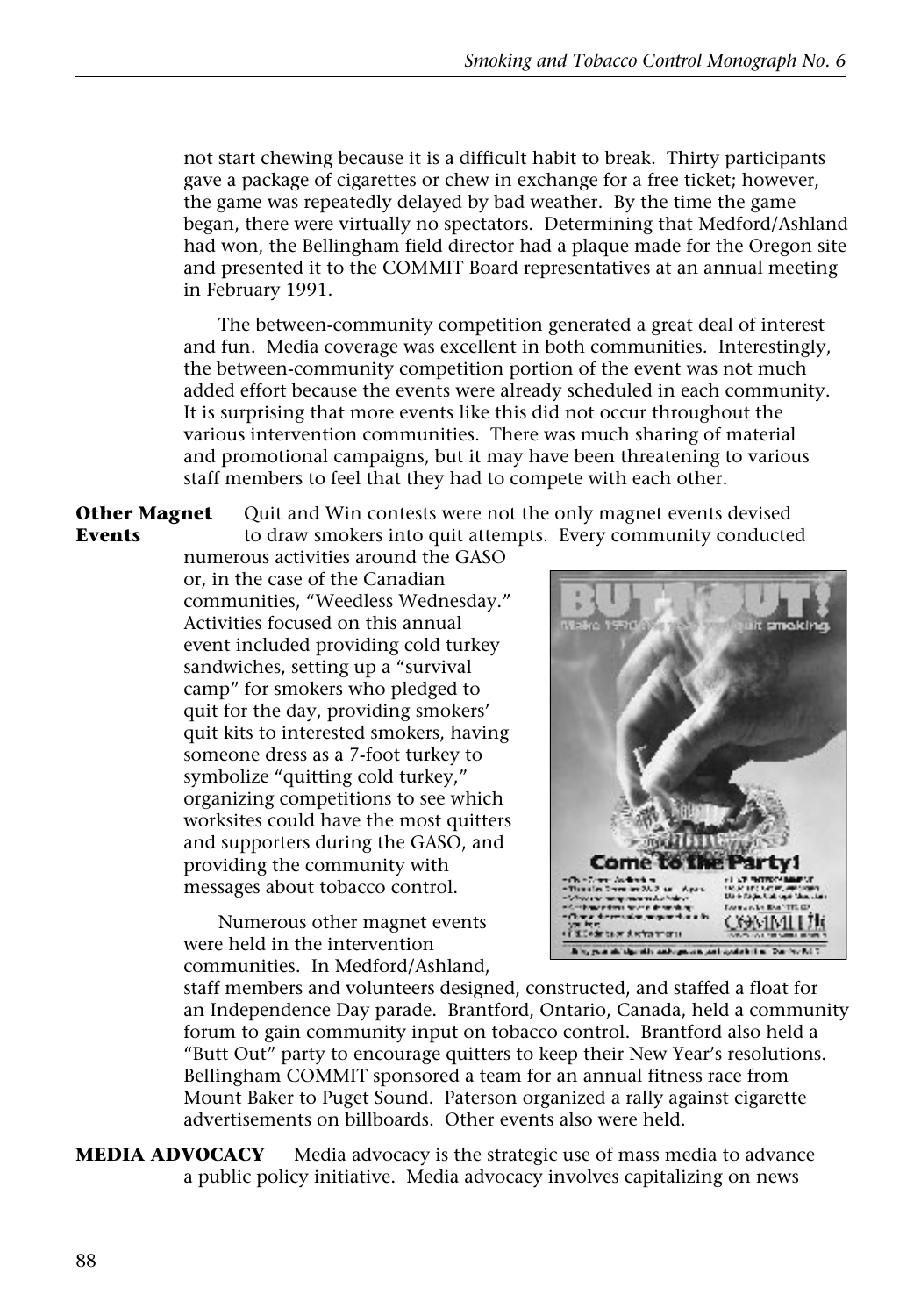events (or creating news events) to stimulate broad-based coverage and reframe public debate, in contrast to the tendency of the news media to present health problems as a function of personal choice or circumstances. Media advocates focus on factors shaping the environment in which individuals' decisions about health behavior are made. By exploiting the news media's appetite for conflict, controversy, irony, innovation, and the "local angle," advocates can redefine the issue as a social problem and promote a public policy solution.

The ability of COMMIT to openly advocate for legislative and regulatory change was limited by restrictions on the use of Federal funds. Therefore, communities used the media to advocate for the view that tobacco is a communitywide problem and for certain general principles, such as the right to a smoke-free environment. A consistent theme was to shift attention (and blame for the problem) from tobacco users to tobacco-product manufacturers and marketers. This enabled smokers and nonsmokers to identify a common enemy—the tobacco industry.

- **Utica, NY** The Utica site conducted a series of media advocacy events throughout the intervention. Many of these events were intended to focus public attention on the predatory nature of the tobacco industry and to portray it as an intruder from outside the community (as opposed to the communitybased COMMIT program). Among the media advocacy events staged by Utica COMMIT were:
	- picketing and leaflet distribution at a dance performance sponsored by Philip Morris;
	- an appearance by members of the national boomerang team, which had refused tobacco industry sponsorship;
	- a news conference with alcohol and other substance abuse agencies calling on the proposed director of national drug policy to break his nicotine addiction;
	- a news conference announcing the results of a survey checking merchant compliance with the law against selling tobacco to minors; and
	- a youth antitobacco rally in the hotel room next to an RJR Nabisco, Inc., "smokers' rights" meeting.

Media advocacy, which is based on opposition and conflict, makes many community health professionals and volunteers uncomfortable. Advocacy challenges traditional notions of public health based on education and consensus building, and COMMIT sites encountered some resistance from community members unwilling to engage in confrontation. However, as the program continued to repeat advocacy events, members of the coalition became more comfortable with the concept. By the 3rd year, it was community members who, learning of the smokers' rights meeting described below, organized the counterdemonstration and contacted the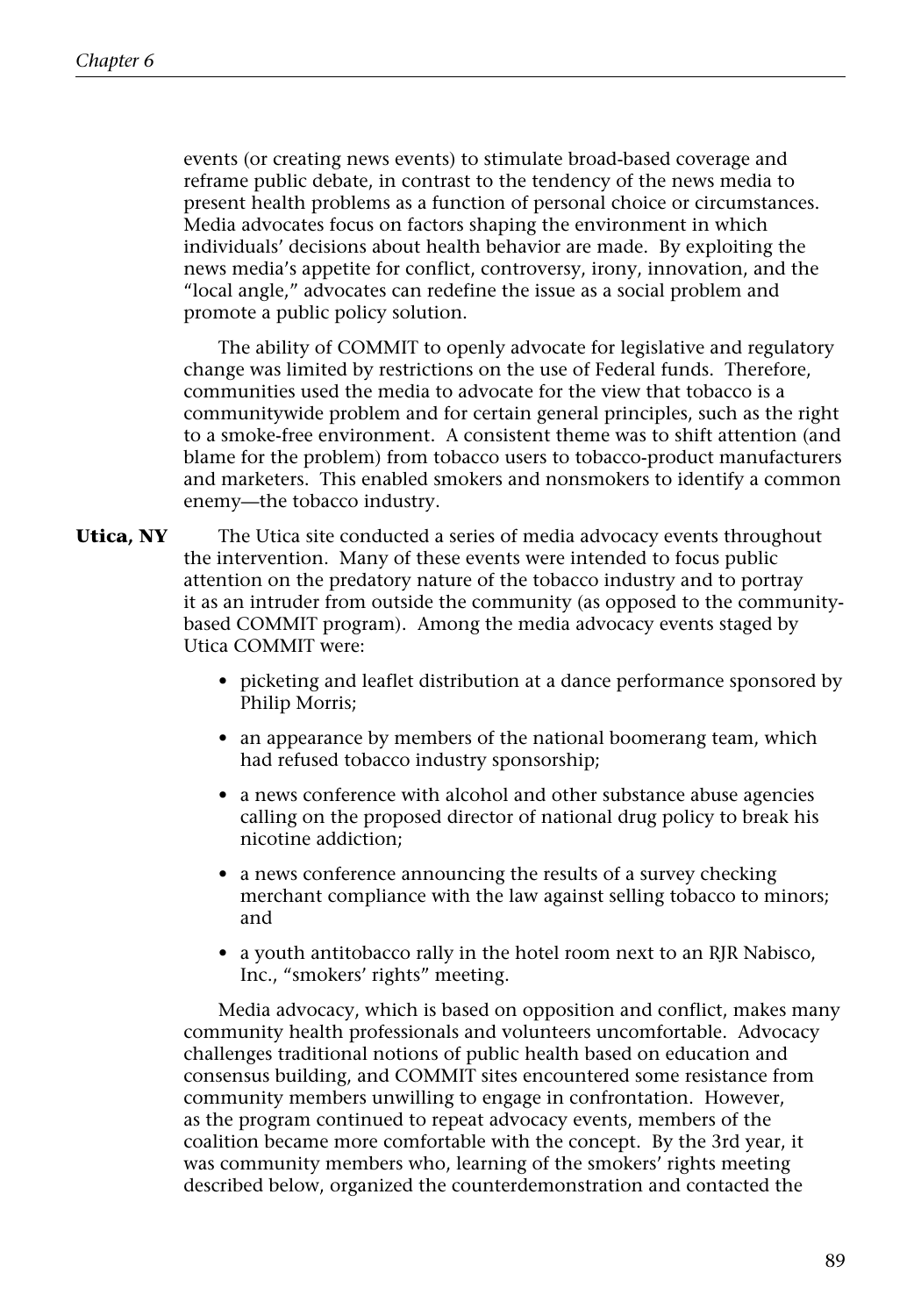media. The event was a watershed in Utica, marking the advent of a new level of activism by grassroots tobacco control advocates.

Several volunteers in Utica had signed up to receive regular information from smokers' rights groups, and in early March 1991, they were notified of a smokers' rights meeting to be held in Utica. A coalition member contacted the field director, who also had received a notice, and both agreed to talk to as many coalition members as possible about the upcoming meeting. Fortuitously, all the task forces were meeting at about that time, and they all were informed of the upcoming event. Volunteers were outraged that the tobacco industry was bringing its extensive lobbying into their community, and they agreed that something had to be done, although there was no immediate agreement on what that would be.

After much discussion, the group decided there should be some physical presence at the meeting but that it was important not to be too confrontational and not to do anything illegal. COMMIT staff members noted that it was important to frame the smokers' rights meeting as part of an industry lobbying campaign, in this case, directed at proposed State legislation to further restrict youth access to cigarettes. The group decided this meant that youth and children should be involved. The field director and COMMIT volunteers mobilized a local advocacy agent for low-income, at-risk youth to participate. A local physician, who was also a COMMIT volunteer, was recruited to attend, along with her daughter. Another volunteer, whose father had died of lung cancer earlier that year, agreed to come. While participants were being recruited, the media were alerted about the event. News releases were prepared, and spokespersons were briefed on the areas they should cover.

The COMMIT group had rented a room in the same hotel as the smokers' rights group. Forty-two COMMIT volunteers, staff members, and young people arrived 30 minutes before the smokers' rights meeting and were briefed on the counterdemonstration agenda. They were told they could observe the smokers' rights meeting as long as they did not disturb the proceedings. Teens handed out antitobacco flyers to people who came to the smokers' rights meeting. The tobacco company employee was surprised by the countermeeting. He asked a radio reporter who had contacted the media. Without asking their ages, he also gave written materials about cigarettes and lighters to the teens who entered the smokers' rights meeting.

Broadcast and print news coverage of the dual event surpassed all expectations. The field director, the physician, and a local teen were interviewed by media at the event. Four radio stations covered the activity, and two asked the field director to appear on half-hour talk shows. The television station gave the event coverage on the nightly news. The newspaper ran a story and a photograph, which generated an editorial and seven letters to the editor, only two of which were for smokers' rights.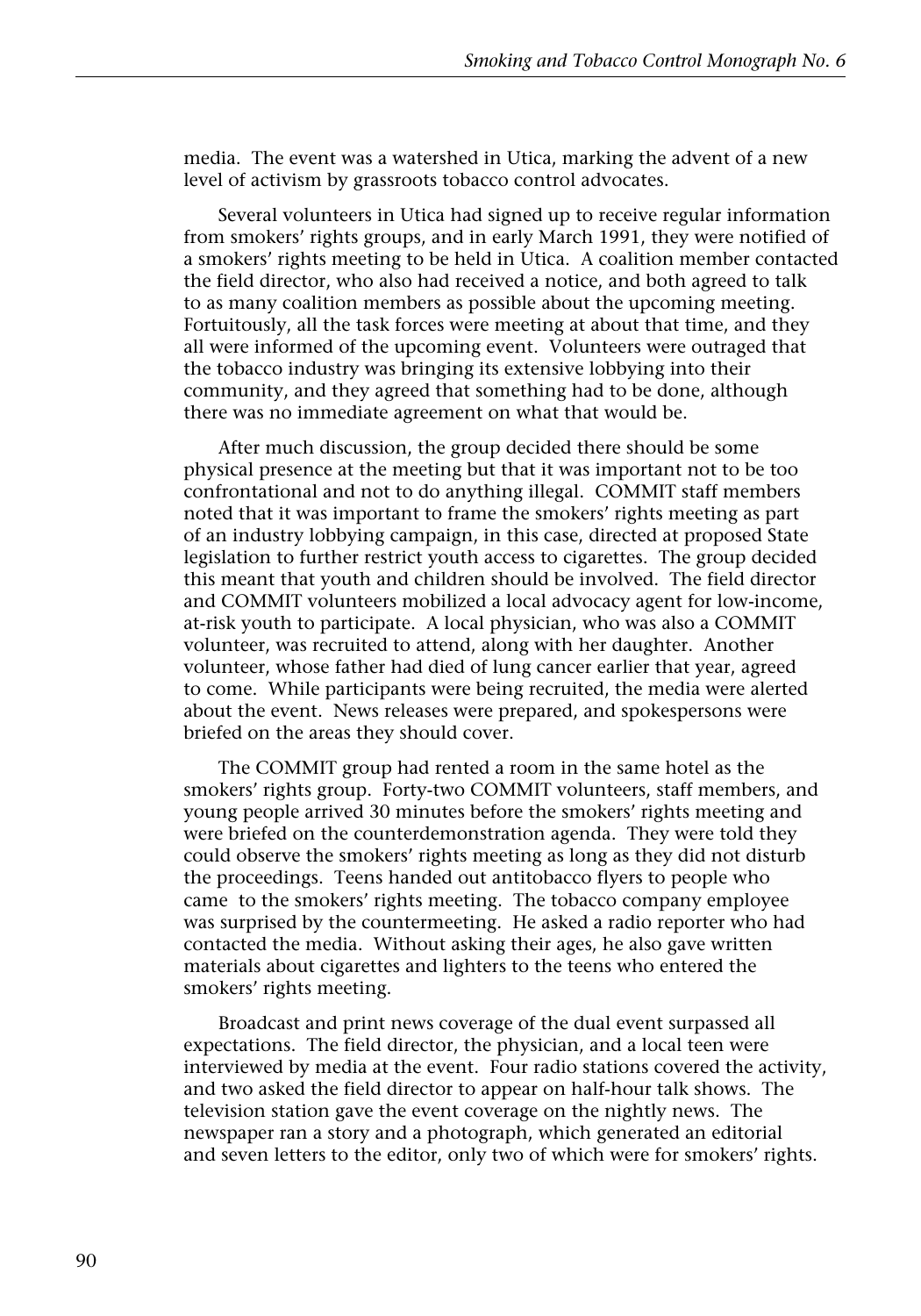Board members were enthusiastic about the event and the publicity it generated. A few who had initially expressed reservations about possible negative publicity were especially pleased and expressed hope that other, similar opportunities would appear. The Utica physician used an excellent reframing strategy in her letter to the editor. She said, "Utica smokers don't need political consultants from R.J. Reynolds telling them what to do. They need the support and concern of their families, friends, and neighbors. We will be here next week, next month, next year. R.J. Reynolds' political consultant left town the same night" (McCall, 1991).

## **Brantford, Ontario,** The Brantford community had a difficult time involving **Canada** volunteers in media advocacy; indeed, the Public Education Task Force was initially reluctant to become involved in this area at all.

Volunteers were not comfortable with the type of confrontation and conflict

displayed in Utica and were inclined to move more slowly. It was not until an individual was hired to deal specifically with the media that things began to happen with the community media.

The media staff member designated a spokesperson for each news conference, and she fully briefed that



spokesperson ahead of time. Other staff members and community volunteers were recruited to assist with the conference as required. She also ensured that press kits were available ahead of time, and she was willing to reorganize her time to be responsive to the changing needs of the media.

The majority of the staff person's time was spent in building relationships with the media. Because of the patience and prompting she provided, the media now turn to COMMIT for information. However, the form of media advocacy taken in Brantford is largely confined to writing letters to the editor and writing op-ed pieces.

**Bellingham, WA** From the beginning, media advocacy was a problem in Bellingham. In the first year of intervention, a large media advocacy workshop was held. It was well attended by COMMIT volunteers and other community members. The workshop was thorough and covered issues besides the confrontation methods. At a subsequent COMMIT Board meeting, there was significant discomfort about the workshop and the methods of media advocacy that had been portrayed. Board members had no problem with trying to increase media coverage and shifting blame for the tobacco problem from smokers to the tobacco industry but found it difficult to advocate by using conflict and confrontation. From the outset, Board members wanted the project to be encouraging and reinforcing and, indeed, would not even allow the universal nonsmoking emblem to be used on the COMMIT letterhead.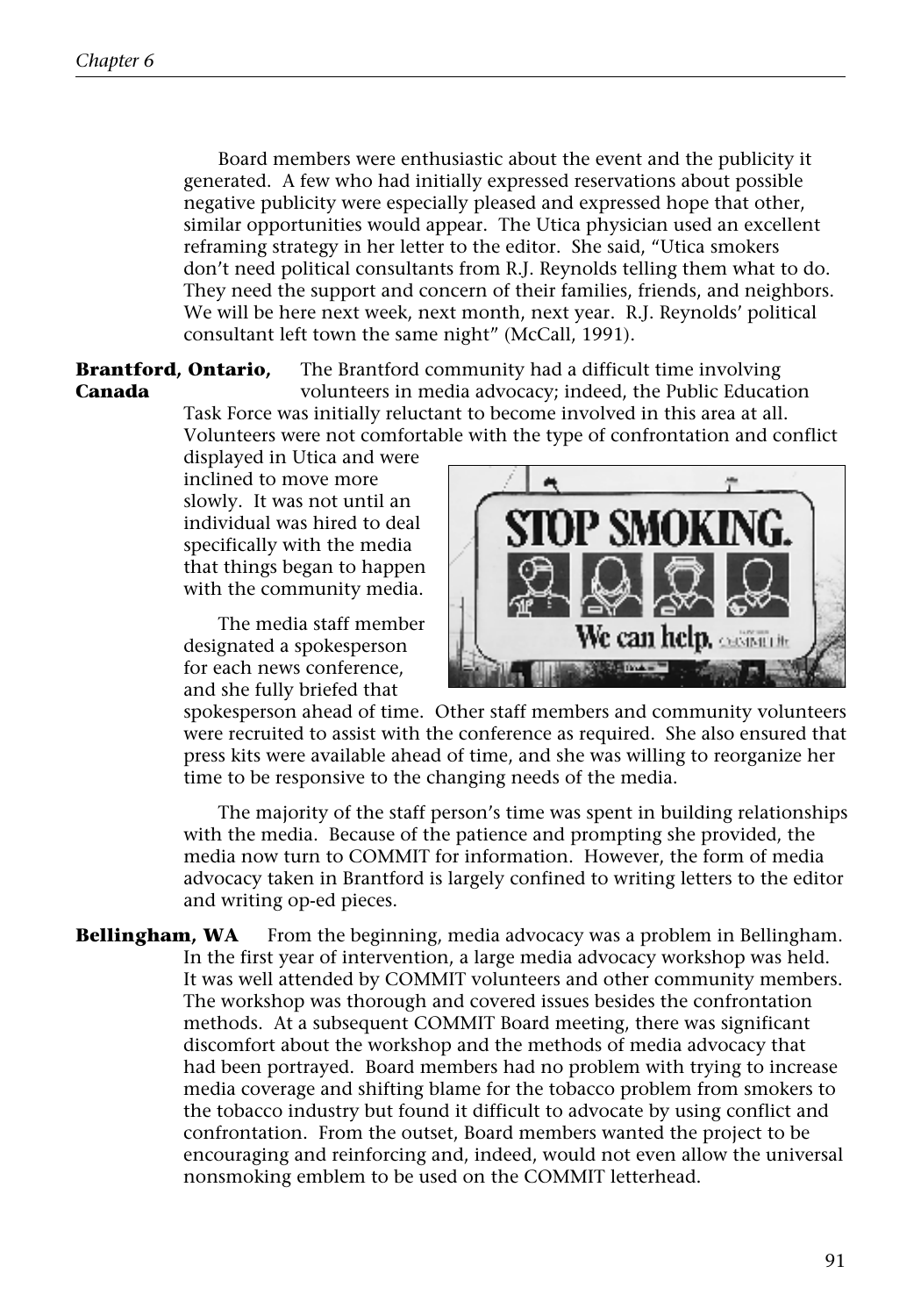Over time, the Board members relaxed their stance somewhat. They, like their Brantford counterparts, began writing letters to the editor of the local newspaper. Some volunteers were especially good at writing pieces about the effects of smoking relative to other risks. They wrote effective pieces about the cyanide in Chilean grapes compared with the cyanide in cigarettes and about the benzene in Perrier compared with the benzene in cigarettes. They began leaving stickers in restaurants complimenting owners for a smoke-free environment or stating that their dining experience would have been enhanced by a smoke-free environment. They encouraged youthbuying operations and urged media coverage of the results. However, the kind of media advocacy that occurred in Utica never really got a foothold in this community.

**WHAT COULD** This public education channel was a source of both frustration **HAVE BEEN** and pride for most of the communities. Initial reaction to **DONE DIFFERENTLY?** changing the community environment through media campaigns was positive. The media seemed pleased to hear about COMMIT, wrote stories about COMMIT, and provided cut rates for advertising. However, it soon became clear that the media would tire of writing and covering the same themes over and over. Their focus is on items that are new and newsworthy. Few COMMIT staff members had the skills and resources to constantly attract the media.

> In retrospect, more attention should have been paid to training field staff members to deal with the media. Training sessions where staff members produced news bites and news releases would have been good practice for the implementation of the activities in this channel. Training also should have been given in adding gimmicks to the press conferences about the annual action plans so that media representatives had a reason to continually attend.



It might have been wise to build in an activity and resources for establishing a relationship with a public relations or advertising firm from the beginning of the project. Such groups are experts in gaining access to media and in designing campaigns to meet the needs and desires of specified target groups. Communities that used such groups seemed to do better than those that relied on volunteers or field staff members to conduct those activities. For example, the "Yes, You Can" campaign designed for Utica lasted the length of the project and provided a foundation for many media promotions. The "Kiss Your Butts Good-bye" campaign in Paterson also provided a visible identification with the COMMIT project. The "Hooked" campaign in Cedar Rapids/Marion was an eye-catching symbol of the addictive nature of tobacco. All these campaigns could be shaped by the advertising firms into the more specifically required

campaigns such as "Ask a Doc" or promotion of the CRG or Quit and Win contests.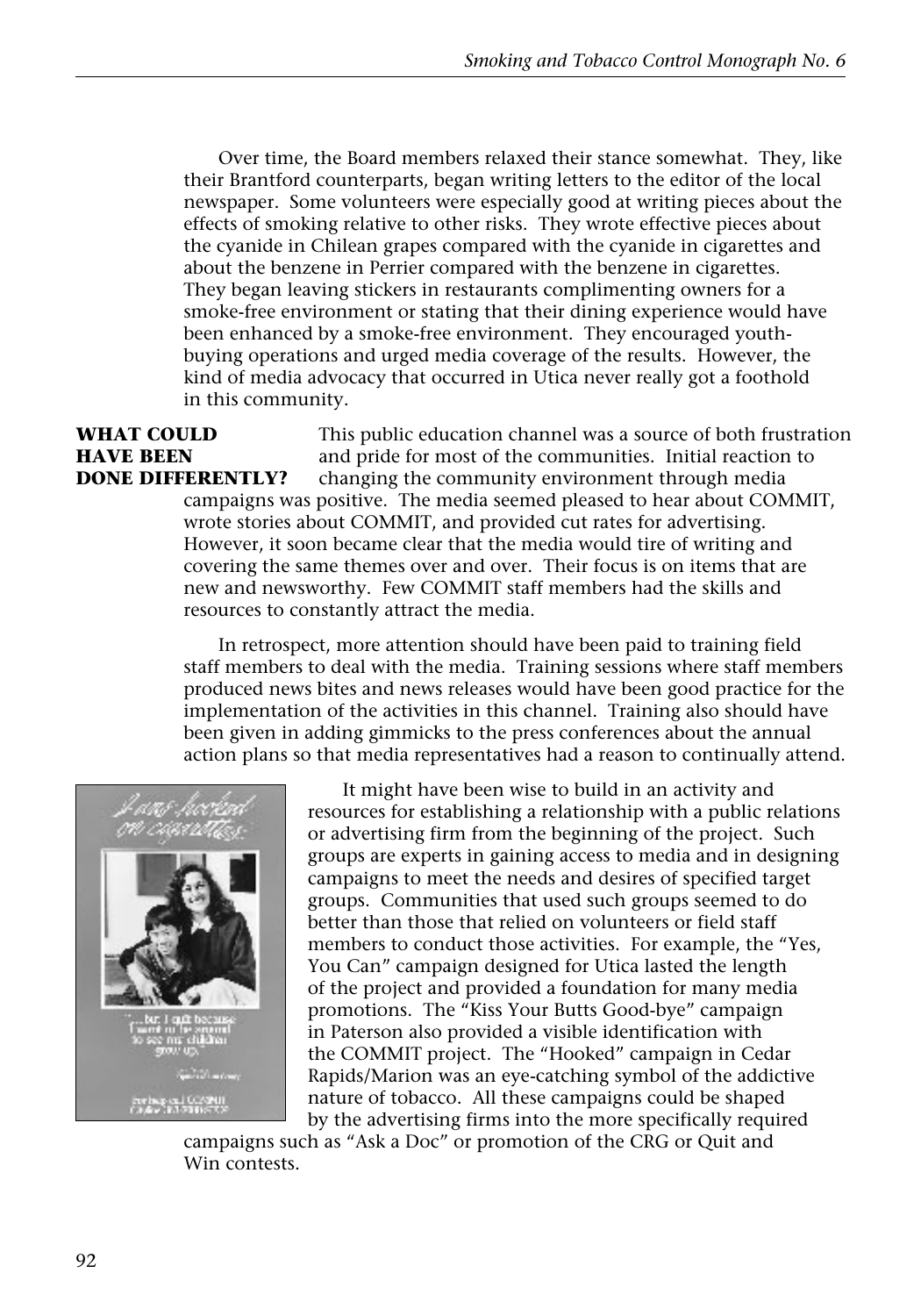COMMIT staff members and volunteers were comfortable with the idea of using paid media. Many had previously worked with other volunteer groups and were accustomed to relying on public service announcements to promote projects. The COMMIT projects saw real advantages in having control of the content of messages and the times those messages were aired. This advantage, when combined with the ability to leverage more air time than was paid for, was seen as beneficial for the trial. In addition, staff members and volunteers liked the ability to target media outlets that were most likely to reach the target population. However, the amount of money allowed for media campaigns was still relatively modest, and many staff members thought that more resources should have been allocated for media campaigns.



Most communities were frustrated by media advocacy expectations. As previously noted, media advocacy is not an easy thing to do, and many staff members and volunteers elt uncomfortable with it. Even more indepth training did not seem to provide many people with the skills needed to do good media advocacy. The reluctance to get involved in this cannot be attributed to the lack of information. A computerized system regularly provided each community with relevant national news items, along with sound bites and brief statements that could be used in news conferences, op-ed pieces, and so forth. The constant competition for getting on the media's agenda was frustrating to many COMMIT staff and volunteers. Careful preparation of news releases and planned press conferences that were ignored because of some other breaking story wore down many people involved in the project.

Probably the main reasons media advocacy was not used more were the fear of confrontation and the reluctance to engage in open, conflict-filled debate. To be comfortable in this process requires more training than COMMIT staff members or volunteers received. In addition, most Boards did not want to alienate other community members by publicly proclaiming their stance on specific issues. The one exception was in the area of youth. Without exception, Boards, staff members, and other volunteers were willing to take a stand when youth were involved. Thus, communities were willing to openly advocate for restrictions on youth access, even if it meant conducting undercover merchant compliance checks and presenting the results to the media. Similarly, Boards were willing to support the banning of billboards that advertised products considered harmful to youth or exploitive of youth, women, and minorities (i.e., alcohol and tobacco products).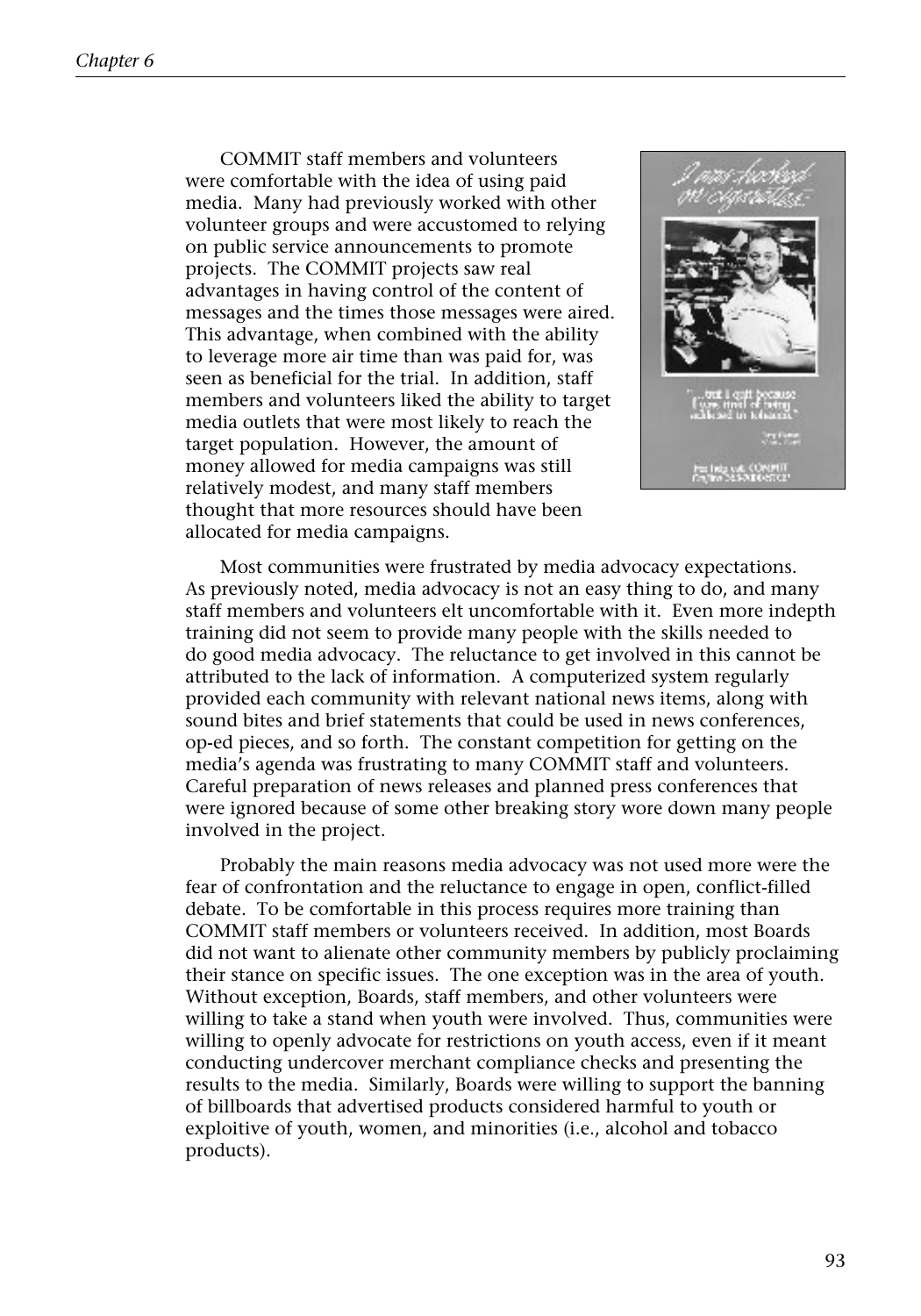It may not be possible to expect everyone to be a media advocate and confront a tobacco company employee as was done in Utica. It may not be possible for community members to boycott stores that sell tobacco products. Communities that have received support from the tobacco industry for cultural sports events may be reluctant to give up that support in the absence of other sponsors. As Wallack and Sciandra (1990-91) noted, much more work and research are needed on this issue.

This channel also provided some of the best experiences in the various communities. The magnet events were universally well received. For the staff, it was gratifying to see some real progress in terms of people who actually quit smoking. Staff members were working "blind" when it came to knowing whether their activities had any effect on smokers. This was because of the design of the trial that blinded investigators and the staff to trial outcomes throughout the intervention period. The appeal of the Quit and Win contest is understandable in that context. Staff members and volunteers alike could document how many smokers joined and how many quit smoking at least for a certain period. In addition, these events were usually fun and interesting. Many artifacts could be distributed, many volunteers could become involved, and a celebration at the end gave the event some closure.

One thing that is clear about the contests is that many resources human and otherwise—go into them. A recent study of the COMMIT Quit and Win contests noted that for the 26 trial contests, the mean cost per participant, including staff and contributed community resources, was \$78.57 (Shipley et al., submitted for publication). Estimating a 16 percent, 8-month continuous abstinence rate, the authors determined that the mean cost per quitter was  $$428$ . Interestingly, a high correlation  $(> .70)$  was seen between resources expended and participation. Finally, the most highly correlated measure (.82 on a per smoker basis) was between participation and the total value of nonprize resources. These findings suggest that such contests are a good way to draw smokers into quit attempts.

In summary, the public education channel, as most of the others, had good and bad points. Whether the communities achieved the channel goals of promoting social norms and actions toward a smoke-free community, increasing the perception of smoking as an important public health issue, and enhancing the effectiveness of smoking control in other program areas remain to be determined as the data are analyzed. The major positive point of this channel was the gratification of working with smokers and seeing them quit. The main downside was trying to understand how to deal with media, keep them interested, and deal with the new strategy of media advocacy.

### **REFERENCES**

Advocacy Institute. "Smoke Signals: The Smoking Control Handbook." Prepared for the American Cancer Society, 1987.

Centers for Disease Control. Cigarette advertising— United States, 1988. *MMWR. Morbidity and Mortality Weekly Report* 39(16): 261-265, 1990.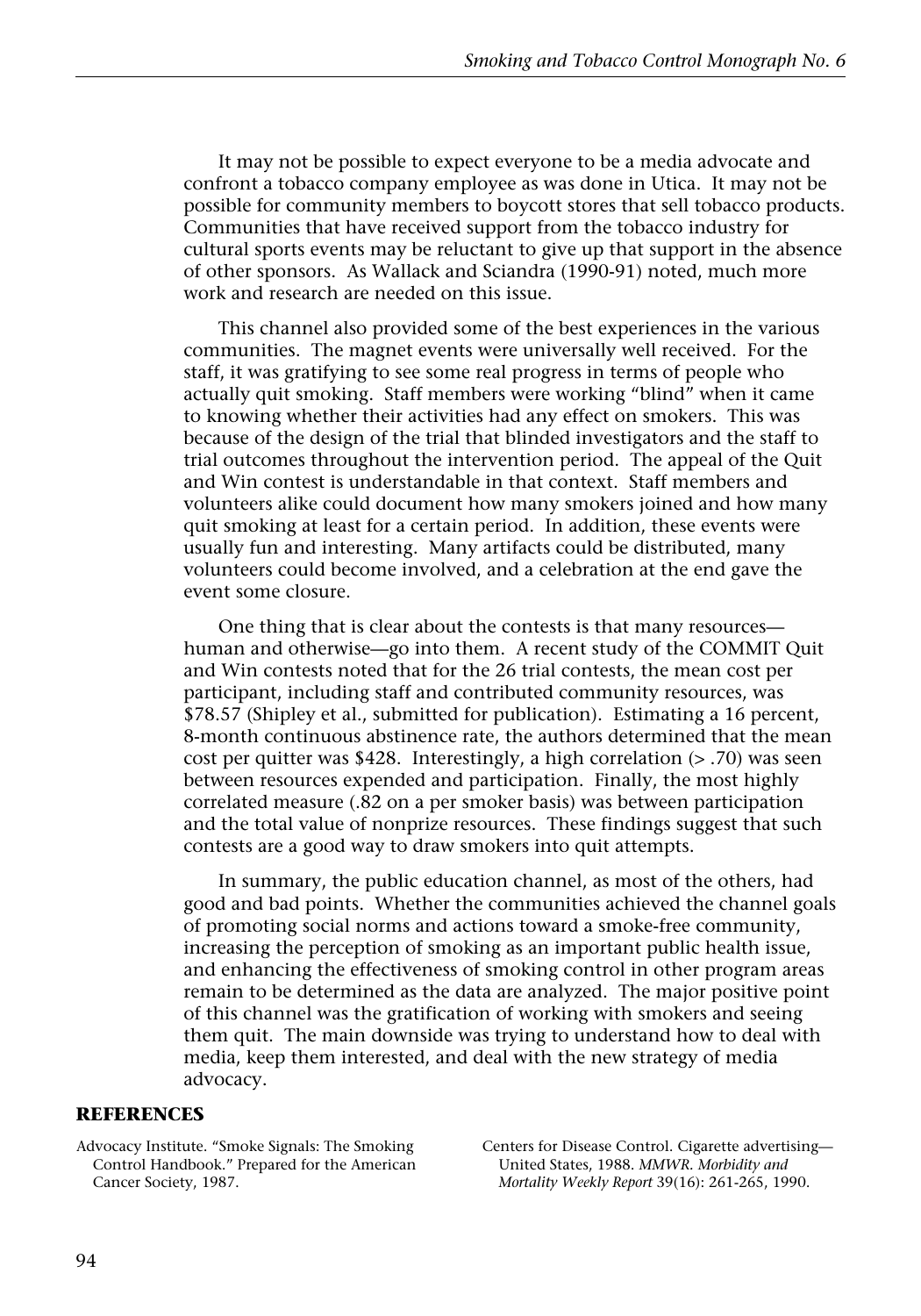- Cummings, K.M., Kelly, J., Sciandra, R., DeLoughry, T., Francois, F. Impact of a community-wide stop smoking contest. *American Journal of Health Promotion* 4(6): 429-434, 1990.
- Cummings, K.M., Sciandra, R., Davis, S., Rimer, B. Response to an anti-smoking campaign aimed at mothers with young children. *Health Education Research* 4: 429-437, 1989.
- Cummings, K.M., Sciandra, R., Markello, S. Impact of a newspaper-mediated quit smoking program. *American Journal of Public Health* 77: 1452-1453, 1987.
- Elder, J.P., Campbell, N.R., Mielchen, S.D., Hovell, M.F., Litrownik, A.J. Implementation and evaluation of a community-sponsored smoking cessation contest. *American Journal of Health Promotion* 5: 200-207, 1991.
- Flay, B. *Selling the Smokeless Society: Fifty-Six Evaluated Mass Media Programs and Campaigns Worldwide*. Washington, DC: American Public Health Association, 1987.
- Freedman, A. New smoke from RJR under fire. *Wall Street Journal*, February 20, 1990. p. B1.
- Johnston, L.D., O'Malley, P.M., Bachman, J.G. *National Trends in Drug Use and Related Factors Among American High School Students and Young Adults, 1975-1986*. DHHS Publication No. (ADM) 87-1535. Rockville, MD: U.S. Department of Health and Human Services, Public Health Service, Alcohol, Drug Abuse, and Mental Health Administration, National Institute on Drug Abuse, 1987.
- Kessler, L. Women's magazines' coverage of smoking related hazards. *Journalism Quarterly* 66: 316-323, 1989.
- Lando, H.A., Loken, B., Howard-Pitney, B., Pechacek, T.F. Community impact of a localized smoking cessation contest. *American Journal of Public Health* 80: 601-603, 1990.
- McCall, M. Letter to the Editor. Utica, NY: *Observer-Dispatch*, April 10, 1991.
- Minkler, M., Wallack, L., Madden, P. Alcohol and cigarette advertising in Ms. magazine. *Journal of Public Health Policy* 8: 164-179, 1987.

# **AUTHORS**

Russell C. Sciandra Director Tobacco Control Program New York State Department of Health Empire State Plaza Corning Tower, Room 515 Albany, NY 12237

- Pierce, J.P., Macaskill, P., Hill, D. Long-term effectiveness of mass media led antismoking campaign in Australia. *American Journal of Public Health* 80: 565-569, 1990.
- Seldon, B., Doroodian, K. A simultaneous model of cigarette advertising: Effects on demand and industry response to public policy. *Review of Economics and Statistics* LXXI: 673-677, 1989.
- Shipley, R., Hartwell, T., Austin, W., Clayton, C., Stanley, L. (for the COMMIT Research Group). Community-wide stop-smoking contests in the COMMIT trial: Resource inputs, contest participation percentages, and the association between the two. *American Journal of Public Health*, submitted for publication.
- Thompson, B., Curry, S. Characteristics and predictors of participation and success in a televised smoking cessation activity. *American Journal of Health Promotion* 8: 175-177, 1994.
- Tye, J., Warner, K., Glantz, S. Tobacco advertising and consumption: Evidence of a causal relationship. *Journal of Public Health Policy* 8: 164-179, 1987.
- U.S. Department of Health and Human Services. *Media Strategies for Smoking Control Guidelines*. DHHS Publication No. (PHS) 89-3013. Rockville, MD: U.S. Department of Health and Human Services, Public Health Service, National Institutes of Health, 1989.
- Wallack, L., Sciandra, R. (for the COMMIT Research Group). Media advocacy and public education in the Community Intervention Trial to reduce heavy smoking (COMMIT). *International Quarterly of Community Health Education* 11(3): 205-222, 1990-91.
- Warner, K. *Selling Smoke: Cigarette Advertising and Public Health*. Washington, DC: American Public Health Association, 1986.
- Weis, W., Burke, C. Media content and tobacco advertising: An unhealthy addiction. *Journal of Communication* 36: 59-69, 1986.